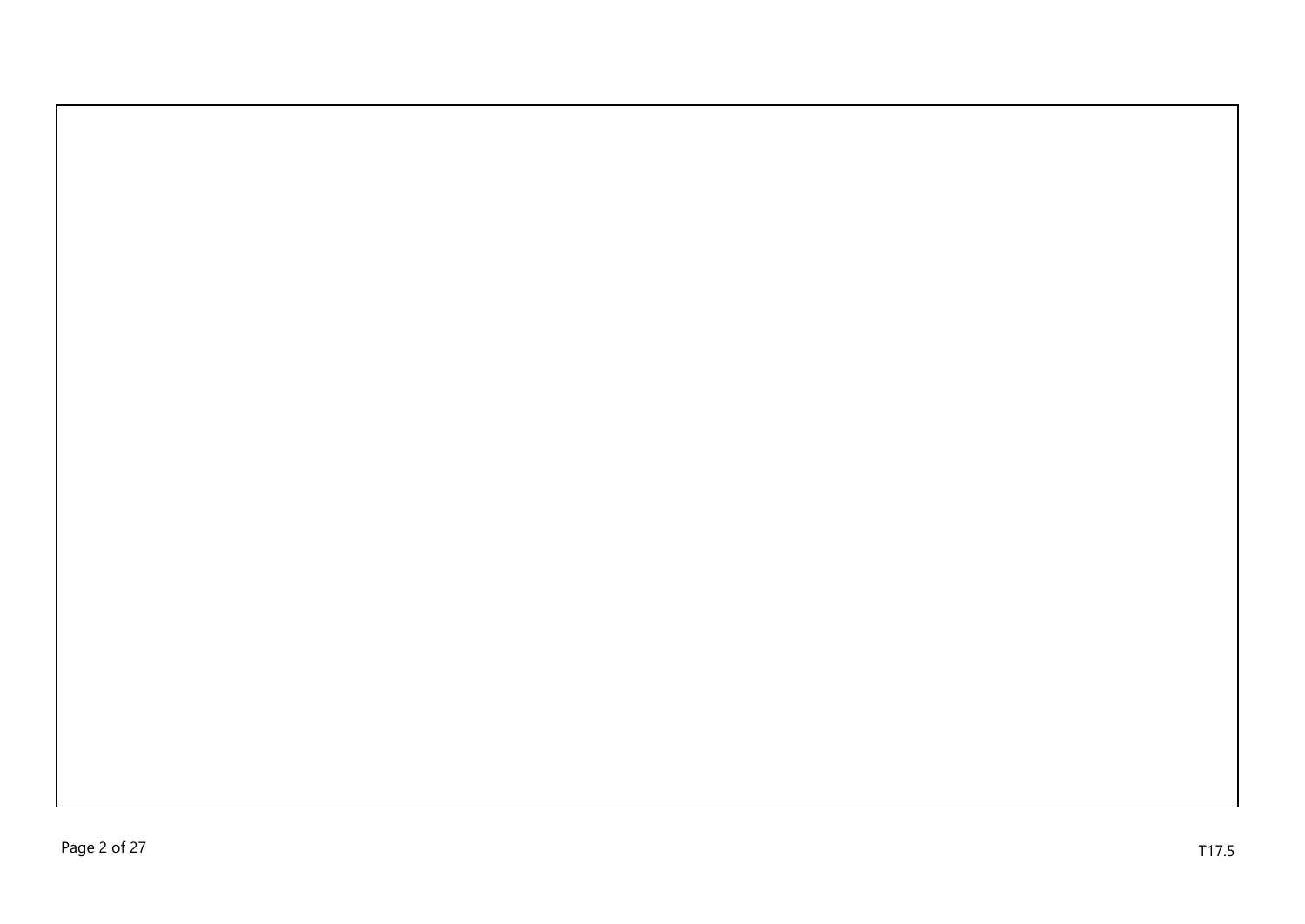| #               | Island | House Name         | Name                  | Sex       | National ID | ، ه ، مر ه<br>د <u>،</u> بر ه | ىئرىتر                                           |
|-----------------|--------|--------------------|-----------------------|-----------|-------------|-------------------------------|--------------------------------------------------|
| Male'           |        |                    |                       |           |             |                               |                                                  |
| 1               | Male'  | M. Aagaraa         | SALMAAN               | M         | A040360     | وسيمى تبر                     | سەۋۇبىر                                          |
| 2               | Male'  | M. Aagaraa         | Suha Abdul Muhusin    | F         | A127790     | وسيمىء                        | روم دەۋەرەربىر                                   |
| $ 3\rangle$     | Male'  | M. Alaka           | Ali Saleem            | M         | A060956     | ە بەتەتكە                     | ړې خود                                           |
| $\vert 4 \vert$ | Male'  | M. Alaka           | Afzaal Ali Didi       | F         | A069215     | ە بەتىمە                      | ره موسيق مكونږيز<br>مركز مكونږيز                 |
| $\overline{5}$  | Male'  | M. Alaka           | Rasheeda Mohamed      | F         | A069693     | ە بەتەتكە                     | ر دره دره دره<br>برخونگ وبرابرونو                |
| $\overline{6}$  | Male'  | M. Alaka           | Mariyam Ali Didi      | F         | A070147     | ە بە ئەتمە                    | رەرە كەربىرىر                                    |
| $\vert$ 7       | Male'  | M. Alaka           | Fazeela Ali Didi      | F         | A071116     | ە بەتەتكە                     | ۇخوڭ كەمچەرەر                                    |
| 8               | Male'  | M. Alaka           | Fazla Ali Didi        | F         | A099256     | ە بە ئەتمە                    | تى شەنجە كەنچەتلەر<br>تى شەنجە كەنجە ئەرەپ       |
| 9               | Male'  | M. Alaka           | Meefa Mohamed Didi    | F         | A128580     | ە بەتەتكە                     | و <i>ژه د دورورد</i><br>وگ <i>ه د ب</i> روتربربر |
| 10              | Male'  | M. Alaka           | Mariyam Sabina Emonde | F         | A131569     | ە بەتەئە                      | ره ره در پر درده                                 |
| 11              | Male'  | M. Alaka           | Ali Amin Simba Emonde | ${\sf M}$ | A326223     | ە بە ئەتمە                    | ړنې ډېره سره په ده                               |
| 12              | Male'  | M. Alaka           | Hussain Looth Mohamed | ${\sf M}$ | A329763     | ە بەتىمە                      | و کرده دو وره دو                                 |
| 13              | Male'  | M. Alaka           | Ahmed Meesam Ali      | ${\sf M}$ | A341430     | ە بە ئەتمە                    | ג פג ב בוכל הב                                   |
| 14              | Male'  | M. Baithul Rahmath | Haroon Abdul Rahman   | M         | A051599     | 5,00,05,00,00                 |                                                  |
| 15              | Male'  | M. Baithul Rahmath | Mohamed Hisham        | M         | A094863     |                               | ورورو ریمو                                       |
| 16              | Male'  | M. Baithul Rahmath | Basheera Hussain      | F         | A106178     | 5,00,05,00.5                  | ەھىيە ئەسكەر                                     |
| 17              | Male'  | M. Baithul Rahmath | Asiyathu Hana         | F         | A350616     |                               | ە ئەسىر ئەھرى ئەسىر                              |
| 18              | Male'  | M. Blue Pigeon     | Abdulla Zaki          | M         | A000739     | د . ھۆزىئە ش                  | برە قراللە ئىم يە                                |
| 19              | Male'  | M. Blue Sea        | Nashwa Ali            | F         | A010980     | $-30.5$                       | بترشوش كدمج                                      |
| 20              | Male'  | M. Blue Sea        | Thohoora Ali          | F         | A024681     | $-30.5$                       | بردد بر                                          |
| 21              | Male'  | M. Blue Sea        | Thoiba Ali            | F         | A024683     | $-30.5$                       |                                                  |
| 22              | Male'  | M. Blue Sea        | Thohira Ali           | F         | A024684     | $-30.5$                       | ە ئەيە ئەر                                       |
| 23              | Male'  | M. Blue Sea        | Shahula Ali           | F         | A036069     | د . هڅو په<br>د               | شرح قدم م                                        |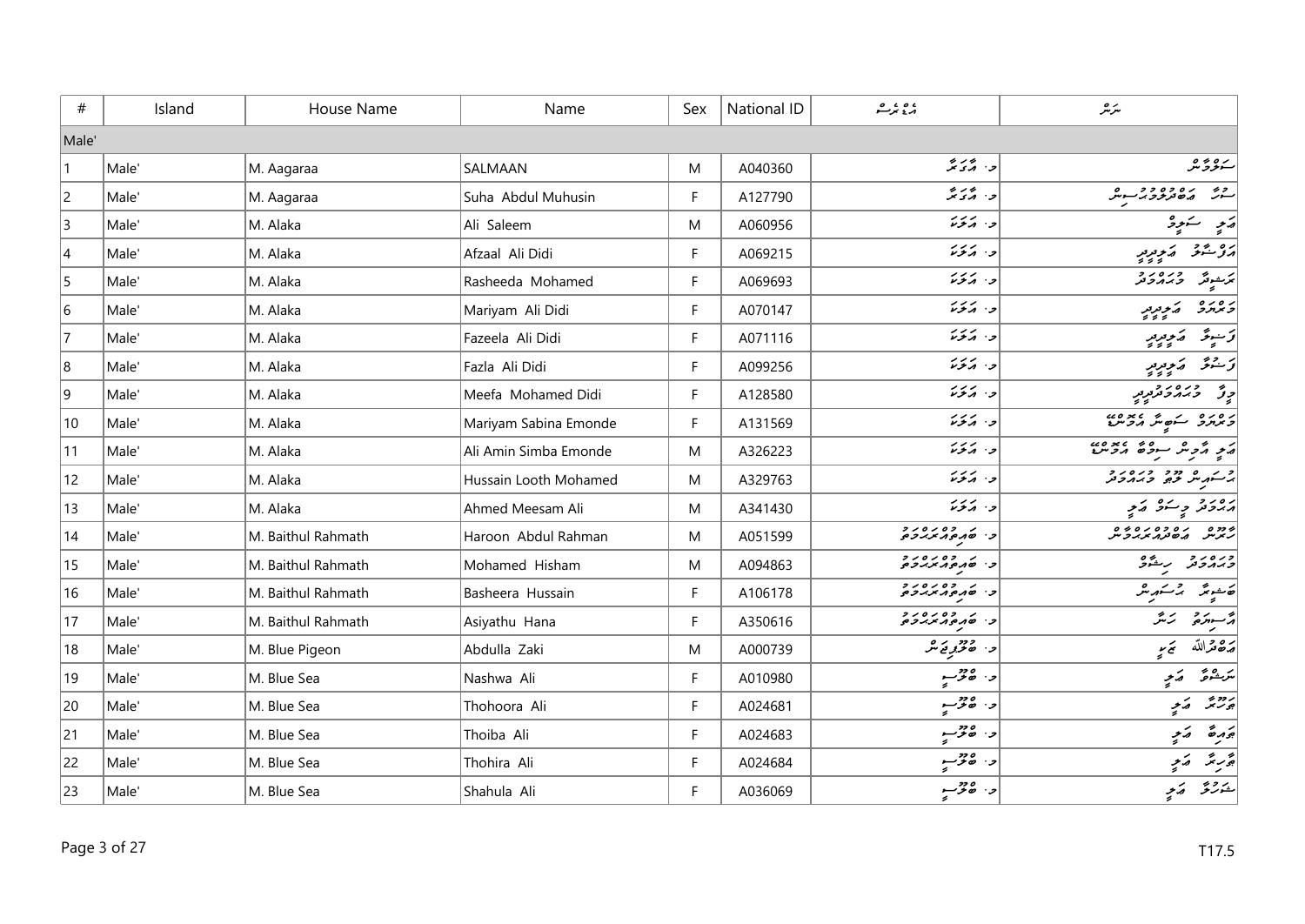| 24 | Male' | M. Blue Sea   | Najwa Ali              | F           | A036083 | $-30.5$                                                                       | أنتزج وكالمح                                 |
|----|-------|---------------|------------------------|-------------|---------|-------------------------------------------------------------------------------|----------------------------------------------|
| 25 | Male' | M. Blue Sea   | Mohamed Yaeesh Arif    | M           | A329858 | احق ھوسو                                                                      | ورورو تهيك كمبرو                             |
| 26 | Male' | M. Blue Sea   | Mohamed Aimon Rashied  | M           | A330847 | $-30.5$                                                                       | ورەرو كەركىر كەشپۇ                           |
| 27 | Male' | M. Blue Sea   | Fathimath Thooba Ahmed | F           | A330848 | $-30.5$                                                                       | 3101 42 31 5                                 |
| 28 | Male' | M. Clip       | Naseem Adam            | M           | A000110 | د . ما دِرْ                                                                   | پور ہ<br>مرکزو<br>ىئەسەۋ                     |
| 29 | Male' | M. Clip       | Ilyas Ibrahim          | M           | A024673 | والمعمور                                                                      | وبحثر<br>دە ترىرى                            |
| 30 | Male' | M. Clip       | Ahmed Ibrahim          | M           | A048582 | <sub>و</sub> . ءُمِروْ                                                        |                                              |
| 31 | Male' | M. Clip       | Ahmed Shifan           | M           | A050785 | والأمرو                                                                       | بر ٥ پر ۳<br>د بر <del>د</del> تر            |
| 32 | Male' | M. Clip       | Abida Ibrahim          | $\mathsf F$ | A050787 | والمعمولى                                                                     | مُّصِدٌ مِصْدُرٍ                             |
| 33 | Male' | M. Clip       | Thamheedha Ibrahim     | $\mathsf F$ | A068838 | د. ئامرۇ                                                                      | ەرھ ئۆر ۋ<br>ر ه په پژگه<br>موځ              |
| 34 | Male' | M. Clip       | Aishath Shamamath      | F           | A070079 | د. ئاموژ                                                                      | شە ئەر ج<br>ړ پر شوی                         |
| 35 | Male' | M. Clip       | Aminath Sheela         | F           | A070080 | د. ما دِرْ                                                                    | حشيونخر<br>أرمر وسره                         |
| 36 | Male' | M. Clip       | Fathimath Samahath     | F           | A290387 | و· ماموی                                                                      | سەۋرە<br>ء بر د<br>ترجو حو                   |
| 37 | Male' | M. Clip       | Mohamed Sham           | M           | A319199 | د ، ماموژ                                                                     | ورەر دەر                                     |
| 38 | Male' | M. Clip       | Mariyam Nashaya Ilyas  | F           | A328412 | د. ئامرۇ                                                                      | ו 2010 תוכאי הפתח                            |
| 39 | Male' | M. Clip       | Mariyam Amaanee Adil   | F           | A334017 | د ، ماروژ                                                                     | وبمهرو كذوبي كمورو                           |
| 40 | Male' | M. Cottage    | Mohamed Adam Moosa     | M           | A012768 | ה משים<br>כי מפו                                                              | כנסנכ שנס חדש<br>כגהכת התב כ                 |
| 41 | Male' | M. Cottage    | Amira Dhohuththu       | F.          | A059605 | ה משים<br>כי מפו                                                              | أوجانك المرمراه والمحمد                      |
| 42 | Male' | M. Cottage    | Mohamed Akram Abdulla  | M           | A282935 | ה יודעים<br>היי מים ב                                                         | وره رو ره ره ره والله                        |
| 43 | Male' | M. Cottage    | Fathimath Eman Abdulla | F           | A282943 | $\overset{o}{e}$ $\overset{c}{e}$ $\overset{\sim}{\nu}$ $\cdot$ $\rightarrow$ | وتجوح ويحمد وحدالله                          |
| 44 | Male' | M. Cottage    | Aminath Aman Abdulla   | $\mathsf F$ | A282963 | ה משים<br>כי מפו                                                              | محج معد محمد مقاديم                          |
| 45 | Male' | M. Cottage    | Ahmed Ajwad Abdulla    | M           | A338113 | ה משים<br>כי מפו                                                              | ره رو رورو ره د الله<br>مدح مر مومو مصر الله |
| 46 | Male' | M. Dhildhiyaa | Hussain Shareef        | M           | A055109 | د· ترڅونهگر                                                                   | چرىكىرىش كىتىپرۇ                             |
| 47 | Male' | M. Dhildhiyaa | Ibrahim Shareef        | M           | A055112 | و۰ ترڅورنگ                                                                    | رەپرىر خىرو                                  |
| 48 | Male' | M. Dhildhiyaa | Mariyam Shaheema       | F           | A055162 | و· مرومرگ <sup>5</sup>                                                        | رەرە شەر <i>ە</i>                            |
| 49 | Male' | M. Dhildhiyaa | Hassan Shareef         | M           | A081129 | و· تروگورتر<br>مر                                                             | پرستانلار استعمالی ک                         |
|    |       |               |                        |             |         |                                                                               |                                              |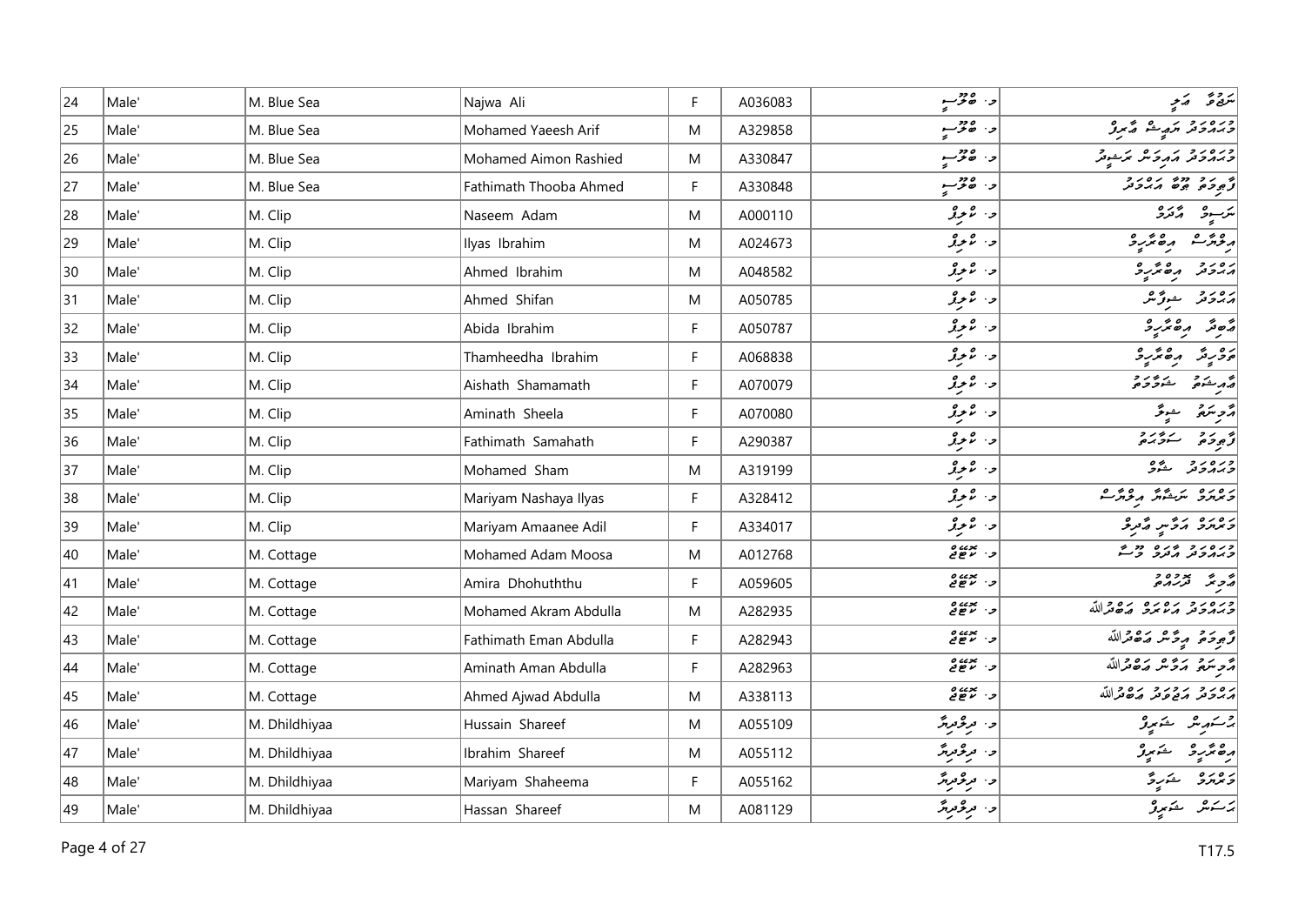| 50 | Male' | M. Dhildhiyaa   | Aishath Nadiya           | F         | A112700 | و <sub>ا</sub> مرتومبرگر            |                                                                                 |
|----|-------|-----------------|--------------------------|-----------|---------|-------------------------------------|---------------------------------------------------------------------------------|
| 51 | Male' | M. Dhildhiyaa   | Ali Areef                | M         | A130874 | ر. مر <sub>گ</sub> ورتر             | ړې په پړو                                                                       |
| 52 | Male' | M. Dhildhiyaa   | Mohamed Murusal Hassan   | M         | A166462 | ر . مرگ <sup>و</sup> مرتز<br>مر     | ورەرو ووروپرىكى                                                                 |
| 53 | Male' | M. Dhildhiyaa   | Aminath Maalee Hassan    | F         | A312405 | و· تروگرېز<br>مر                    | أدويتم وأأو بمسكر                                                               |
| 54 | Male' | M. Dhildhiyaa   | Ismail Shareef           | M         | A334076 | و۰ ترڅورنگ                          | رېشۇر ئىير                                                                      |
| 55 | Male' | M. Dhildhiyaa   | Lausam Athif             | M         | A350401 | و· تروگروگر                         | تروره به و                                                                      |
| 56 | Male' | M. Dhildhiyaa   | Mohamed Karam            | M         | A362284 | و· تروگرېز<br>مر                    | ورەر دررە                                                                       |
| 57 | Male' | M. Dhildhiyaa   | Kiyaasa Areef            | F         | A362285 | و۰ ترڅورنگ                          | پارچر ته اړسوی                                                                  |
| 58 | Male' | M. Dhimyaath    | Mohamed Muizzu           | ${\sf M}$ | A042066 | و· مرد پرو                          | כנסגב כסב                                                                       |
| 59 | Male' | M. Fashion Meed | Shagraan Aathik          | M         | A132503 | <mark>و. ۇشەھرې</mark>              | شۇترىكى ئەم                                                                     |
| 60 | Male' | M. Fashion Meed | Hamza Moosa              | M         | A166876 | د. ۇخەشر <sub>ى</sub> ؟             | ره په دون                                                                       |
| 61 | Male' | M. Fehigiri     | Abdul Azeez Abdul Hakeem | M         | A007286 | وسؤريرير                            | קס כסק ס קס כסקצע פ                                                             |
| 62 | Male' | M. Fehigiri     | Maha Abdul Azeez         | F         | A007487 | <br> وس كى رى مر                    | 0 1070 1 11                                                                     |
| 63 | Male' | M. Fesco        | Nazima Ibrahim           | F         | A026260 | اه و محمد                           | بترويح وعيرو                                                                    |
| 64 | Male' | M. Fesco        | Nadheema Ibrahim         | F         | A043205 | د . ۇسىر                            | وە ئۈرۈ<br>سرمرتز                                                               |
| 65 | Male' | M. Fesco        | Shiyama Ibrahim          | F         | A043206 | د . ۇسىر                            | ە ھەترىرى<br>مەھەترىرى<br>شودگر دی<br>مر                                        |
| 66 | Male' | M. Fesco        | Thihama Ibrahim          | F         | A043208 | د . ۇپ                              | جوزة<br>برە ئۆرۈ                                                                |
| 67 | Male' | M. Fesco        | Asima Ibrahim            | F.        | A043209 | د . ۇپ                              | لقسبة<br>دە ئەرد                                                                |
| 68 | Male' | M. Fesco        | Ahmed Ziyad              | M         | A046585 | له ، وګ                             | גפגב <sub>א</sub> תב                                                            |
| 69 | Male' | M. Fesco        | Mohamed Fathih           | M         | A049502 | د . ۇسىر                            | ورەر د ۋە                                                                       |
| 70 | Male' | M. Fesco        | Mohamed Zaan Ziyad       | M         | A327675 | د . ۇسىر                            | כנסנכ שם שיתוב<br>בגהכת שית שיתוב                                               |
| 71 | Male' | M. Fesco        | Fathimath Raliya Ibrahim | F         | A354257 | د . ۇپ                              | وٌمِودَةٌ يُرْسَرَّ رَهْ يُرِدُّ                                                |
| 72 | Male' | M. Fesco        | Mohamed Raslaan Ibrahim  | M         | A354258 | د . ۇسىر                            | כנסגר גם בסיס<br>כמו כני ת' יביית ונסמגיב                                       |
| 73 | Male' | M. Finiroalhi   | Abdul Latheef Mohamed    | M         | A052806 | د. ومبرچمو                          | גם כסג <sub>ות</sub> פיסגב<br>ג <i>יסינות ב<sub>וק</sub>ב</i> ל כ <i>גו</i> בכנ |
| 74 | Male' | M. Finiroalhi   | Ismail Miuwan Maniu      | M         | A073107 | <mark>و<sub>:</sub> ومبرنگرد</mark> |                                                                                 |
| 75 | Male' | M. Finiroalhi   | Hawwa Siuna              | F         | A085950 | د. ومرچو                            | برە ئەسىرتىر                                                                    |
|    |       |                 |                          |           |         |                                     |                                                                                 |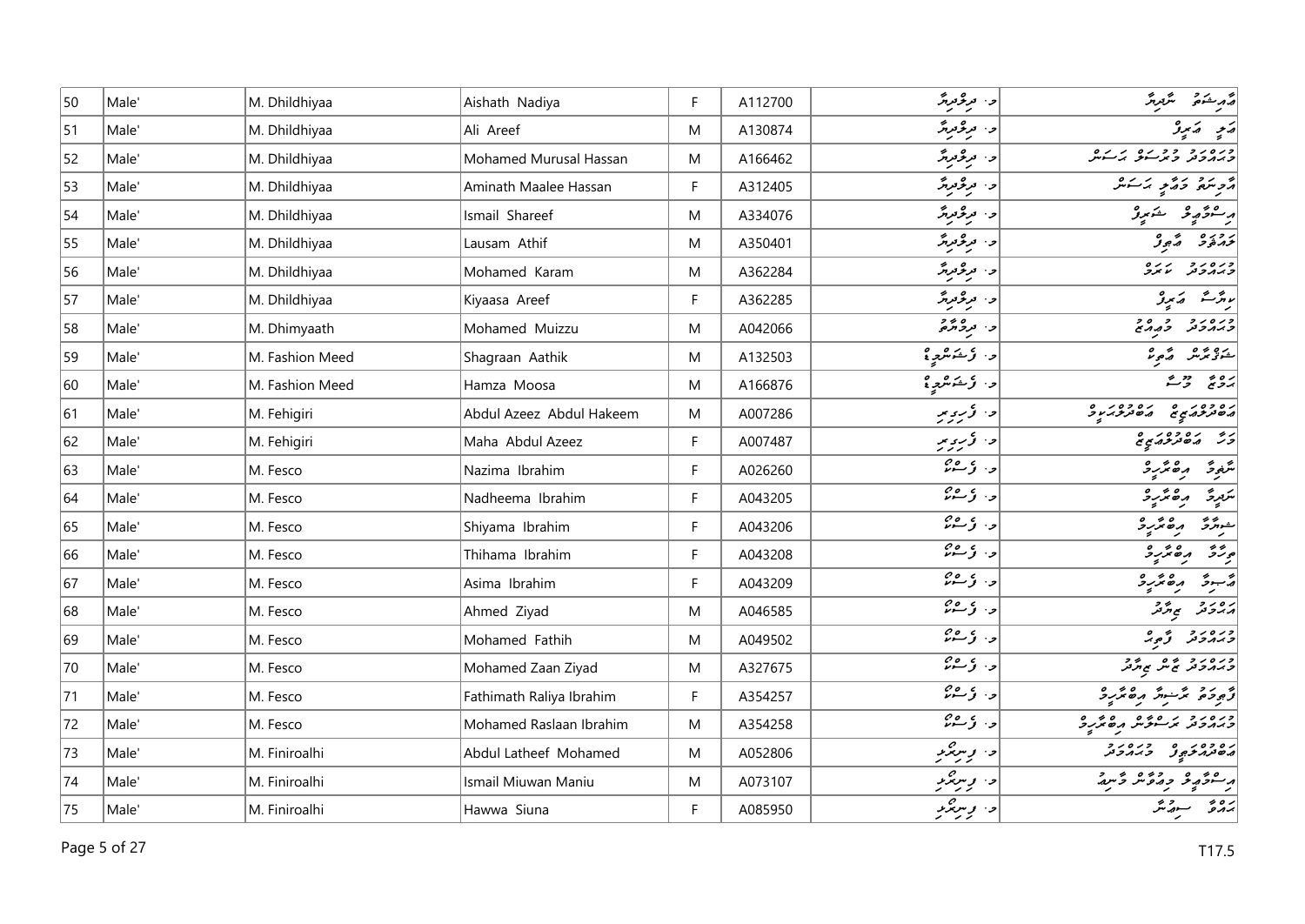| 76  | Male' | M. Finiroalhi    | Ahmed Mazin                   | M           | A120004 | د· و سرچمو                        | د مرد گرم گرم می                                                                                                                                                                                                                 |
|-----|-------|------------------|-------------------------------|-------------|---------|-----------------------------------|----------------------------------------------------------------------------------------------------------------------------------------------------------------------------------------------------------------------------------|
| 77  | Male' | M. Finiroalhi    | Ismail Miuwaan Maniu          | M           | A143024 |                                   | ر مؤثر و دوشر د سر                                                                                                                                                                                                               |
| 78  | Male' | M. Finiroalhi    | MARIYAM EESHA MANIU           | F           | A330182 | د. ومرتزر                         | أدمرو ريثة ومرة                                                                                                                                                                                                                  |
| 79  | Male' | M. Finiroalhi    | Mariyam Theeba Hassan         | E           | A339029 | د. ومبرچو                         | دەرە بوڭ ئەسكىر                                                                                                                                                                                                                  |
| 80  | Male' | M. Gadhdhaduge   | Ali Rasheed                   | M           | A010663 | ر ه ر د د<br>و ۰ کامالوی ک        | كامي الكرشوقر                                                                                                                                                                                                                    |
| 81  | Male' | M. Gadhdhaduge   | Dr. Nashmee Ali Rasheed       | F           | A053820 | ر ه ر د د<br>د ۰ کاملانا ک        | بره را استر استان می استان در استان به در استان به در استان به در استان در استان به دار به دار به دست به دست ا<br>در استان به دستان به دستان به دستان به دستان به دستان به دستان به دستان به دستان به دستان به دستان به دستان به |
| 82  | Male' | M. Gadhdhaduge   | Aishath Abdulla Latheef       | F           | A057212 | ر ه ر و د<br>و ۰ کامانوی ک        | صَّمَرْ شَوْءَ صَرْحَدَاللَّهُ حَرْجٍ ثَرَ                                                                                                                                                                                       |
| 83  | Male' | M. Gadhdhaduge   | Dr. Ali Abdulla Latheef       | M           | A062173 | ره روء<br>ح• کەمىرو ت             | ، مَدِ حَقَّ صَدْاللّه حَدِّدٍ وَ                                                                                                                                                                                                |
| 84  | Male' | M. Gadhdhaduge   | Ahmed Abdullah Latheef        | M           | A065784 | ر ه ر و د<br>و ۰ کامالوی ک        | برەر ئەھەمەللە مەركى                                                                                                                                                                                                             |
| 85  | Male' | M. Gadhdhaduge   | Mohamed Mishaal Ali Rasheed   | M           | A091744 | ر ه ر و د<br>و ۰ کامگرو ک         | ورەرو وىشەگە كەي كەشەر                                                                                                                                                                                                           |
| 86  | Male' | M. Gadhdhaduge   | Ismail Alson Ali Rasheed      | M           | A338316 | ر ه ر و د<br>و ۰ کامالوی ک        | ړ جۇړپى كۆككى كې كېچىد                                                                                                                                                                                                           |
| 87  | Male' | M. Ginaveli      | Naeema Hussain                | F.          | A041504 | ح بر سرء محر                      | شَهِرَةٌ بِرَكْسَرِيْتُرْ                                                                                                                                                                                                        |
| 88  | Male' | M. Ginaveli      | Aminath Aalifa                | F           | A041515 | ح بر سرء محر                      | أزويته أأرواد                                                                                                                                                                                                                    |
| 89  | Male' | M. Ginaveli      | Umar Mohamed                  | M           | A041516 | ح بر سرء محر                      | 21012 212                                                                                                                                                                                                                        |
| 90  | Male' | M. Ginaveli      | Aishath Aalifa                | F           | A041522 | د· بر سَمَعْ مِرِ                 | مەر خىتى ئىم ئىر                                                                                                                                                                                                                 |
| 91  | Male' | M. Ginaveli      | Mariyam Aalifa                | $\mathsf F$ | A041523 | ح بر سرگامو                       | ويردو أزوقر                                                                                                                                                                                                                      |
| 92  | Male' | M. Grass Mead    | Surayya Adam Ahmed            | F           | A010670 | وسي محر مشرح وي                   | כנסת תנקס נסנכ<br>תממית הנקב המכנק                                                                                                                                                                                               |
| 93  | Male' | M. Grass Mead    | Ibrahim Zahir                 | M           | A054713 | وسي عرضوني                        | مەھترىرى تمرىر                                                                                                                                                                                                                   |
| 94  | Male' | M. Grass Mead    | Aminath Sheeneez Ali Rasheed  | $\mathsf F$ | A121246 | د . ، د ټرگسو په <sup>ه</sup>     | أأدوسكم المستوسر والمحافظ والمستور                                                                                                                                                                                               |
| 95  | Male' | M. Grass Mead    | Fathimath Sham'aa Ali Rasheed | F           | A148836 | وسي محر صحيح في المحمد            | وٌ وَ دَمَ عَادَهُ إِلَيْ الْمُسْوِرُ                                                                                                                                                                                            |
| 96  | Male' | M. Grass Mead    | Mariyam Shaf'aa Ibrahim Zahir | F           | A314532 | وسي مخر شوي                       | כמתכ בנג' תלמיק ביק                                                                                                                                                                                                              |
| 97  | Male' | M. Green Fish    | Aishath Athifa                | F           | A060456 | د. گرېږمبرېنه                     | مەر شەم ئەبور                                                                                                                                                                                                                    |
| 98  | Male' | M. Green Fish    | Ahmed Maish Mohamed           | M           | A159871 | و. ومريترونق <mark>ي</mark>       | גפנד בונים בגםנדב                                                                                                                                                                                                                |
| 99  | Male' | M. Green Fish    | Ali Maain Mohamed             | M           | A337392 | د. د مړيندرينه                    | ړی و په دره ده                                                                                                                                                                                                                   |
| 100 | Male' | M. Gulzaaru Iram | <b>Usaid Gasim Ahmed</b>      | M           | A102541 | - 2022 و ره<br>و· د نومځ براړ برگ | ومستمر قمح المسرد والمراد والمحمد                                                                                                                                                                                                |
| 101 | Male' | M. Gulzaaru Iram | Muaz Gasim                    | M           | A103012 | و و و پر و پر و                   | وړنر تژسو                                                                                                                                                                                                                        |
|     |       |                  |                               |             |         |                                   |                                                                                                                                                                                                                                  |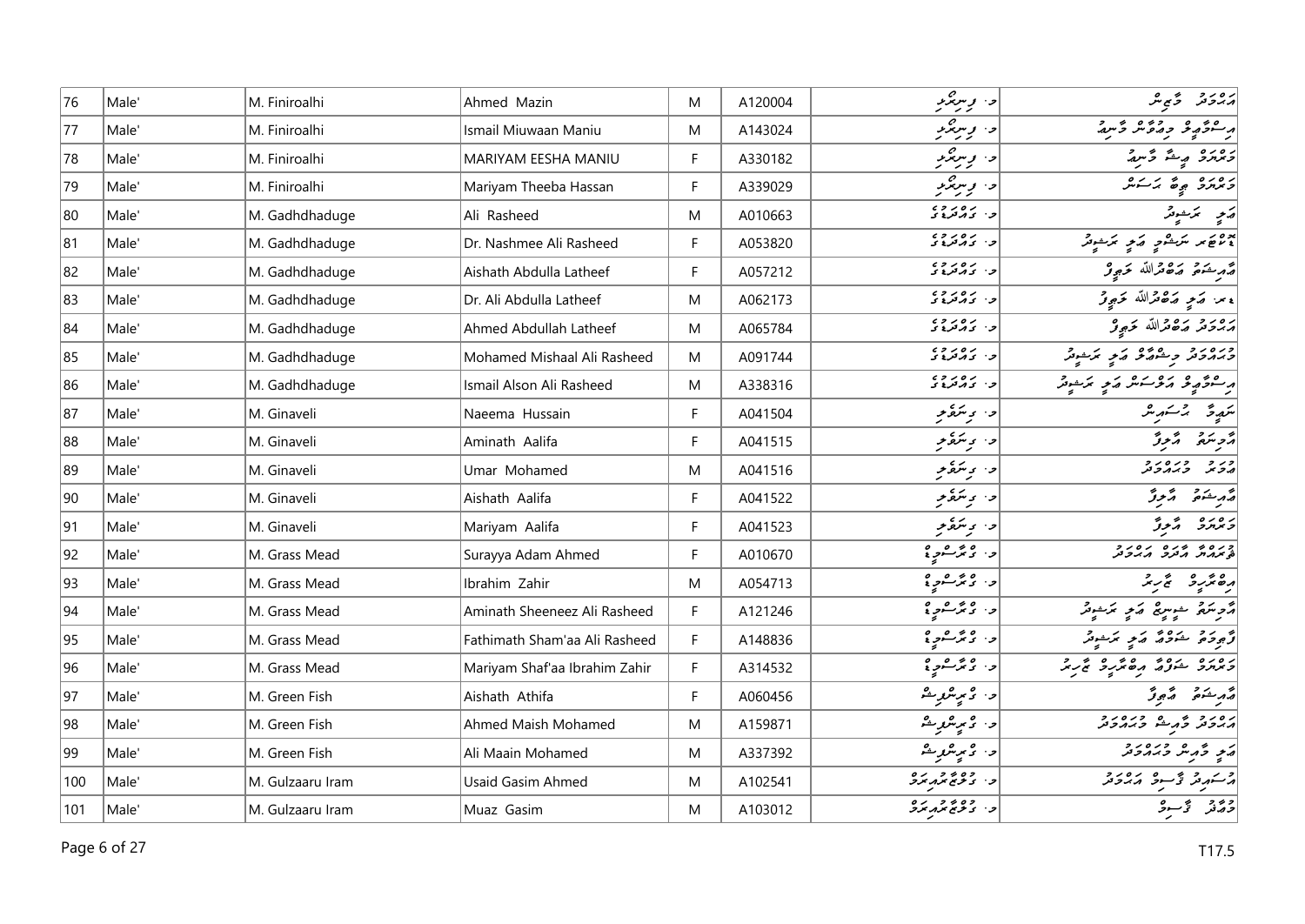| 102 | Male' | M. Gulzaaru Iram | Aminath Gasim           | F  | A115657 | - 2233 مركز 20<br>- 223 مركز 2          | أأرمن المساور                                |
|-----|-------|------------------|-------------------------|----|---------|-----------------------------------------|----------------------------------------------|
| 103 | Male' | M. Gulzaaru Iram | Zurriyya                | F. | A115667 | - 2007 م.<br>3- 2007 م.م.               | כם החית<br>המקבו <i>ת</i>                    |
| 104 | Male' | M. Gulzaaru Iram | Fathimath Aroosha       | F  | A124292 | وسي وه محركة بمركز                      | و دو دود                                     |
| 105 | Male' | M. Gulzaaru Iram | Hussain Irushad         | M  | A124293 | و . ووځ ترو ترو                         | برسكريش ويرتثقو                              |
| 106 | Male' | M. Gulzaaru Iram | Hassan Arushad          | M  | A124294 |                                         | ىز سەھرى ئەترىشەتر                           |
| 107 | Male' | M. Gulzaaru Iram | Aishath Rasheeda        | F  | A131918 | وسي وه بر در ده.<br>دست د نوم برمرنگر   | أقهر مشكاتهم المحرمشوقكر                     |
| 108 | Male' | M. Gulzaaru Iram | Mohamed Irufan          | M  | A132323 | د . د و و د و ر ه<br>د . د و د تمکر ترک | وره رو در ورو د<br><i>وب</i> رماوند به برو س |
| 109 | Male' | M. Gulzaaru Iram | Ahmed Zaheen            | M  | A155540 | و وه و چرم ترو                          | پروتر تم پیر                                 |
| 110 | Male' | M. Gulzaaru Iram | Hawwa Sama              | F. | A155541 | و ، و و و و د و<br>و . و و ی برد برگ    | رەپ سەپ                                      |
| 111 | Male' | M. Hauthaa       | Ali Rifzan Yazidh       | M  | A026413 | و• رژويچ                                | أرَمِي مَروْجٌ مَرْ مَرَّسِي مْرَ            |
| 112 | Male' | M. Hauthaa       | Fathimath Reeshan Yazid | F. | A026432 | و که تره                                | أقرموحرم بمستوسر اقرام فتحر                  |
| 113 | Male' | M. Hauthaa       | Ismail Rizmeen Yazidh   | M  | A026433 | وستهرج                                  |                                              |
| 114 | Male' | M. Hauthaa       | Fathimath Shirmeen      | F  | A148243 | و که تره                                | ڙوڌو جو پڙ                                   |
| 115 | Male' | M. Hauthaa       | Aminath Nadha Yazidh    | F. | A260492 | و· رژوء                                 | أأدح سرة أسرقر الرسم فر                      |
| 116 | Male' | M. Heena Villa   | Hudha Ibrahim           | F  | A033552 | ر. <sub>س</sub> ِتَّمُوتَّر             | ر قدّ مەھمەر 2                               |
| 117 | Male' | M. Heena Villa   | Ahmed Moosa             | M  | A037376 | ر. ر <sub>ینگ</sub> ویژ                 | رەرد دور                                     |
| 118 | Male' | M. Heena Villa   | NADHA IBRAHIM           | F. | A054748 | د· ر <sub>ی</sub> سٌموځ                 | يَرَمَّدُ مِنْ يُرْبِرْ                      |
| 119 | Male' | M. Heena Villa   | Hawwa Moosa Haroon      | F. | A057480 | ر. ر <sub>ی</sub> تموژ                  | رە پە دەپ ئەدە ە                             |
| 120 | Male' | M. Heena Villa   | Zara Ahmed              | F  | A066115 | ر. ر <sub>ینگ</sub> ویژ                 | پر پی در د                                   |
| 121 | Male' | M. Heena Villa   | Zaha Ahmed              | F  | A126524 | ر. ر <sub>ینگ</sub> ورمح                | بر می کرد در<br>بح <sup>ر ک</sup> ر مرکز مر  |
| 122 | Male' | M. Heena Villa   | Ibrahim Nahil Nashiu    | M  | A334584 | ر. پەنگ <sub>ى</sub> رگە                | رەغرىرو مۇرو مۇجرە                           |
| 123 | Male' | M. Heenaavill    | Jana Ibrahim            | F  | A036198 | د· به شود                               | ئے مگر رہے گرے                               |
| 124 | Male' | M. Heenaavill    | Abdul Nasir Ismail      | M  | A036846 | د· ريت <sub>گ</sub> وو                  | גם כם הו היה גם באגב                         |
| 125 | Male' | M. Heenaavill    | Muna Ibrahim            | F  | A036847 | د په توو                                | دشر مەئزىرد                                  |
| 126 | Male' | M. Heenaavill    | Mohamed Riyaz           | M  | A060353 | د· رِسَّوِدْ                            | و ر ه ر د<br>تر پر تر تر<br>ىرەڭرىشە         |
| 127 | Male' | M. Heenaavill    | Maariya Abdul Nasir     | F  | A127630 | د· رِسَّوِدْ                            | י מי הפרס מי ה                               |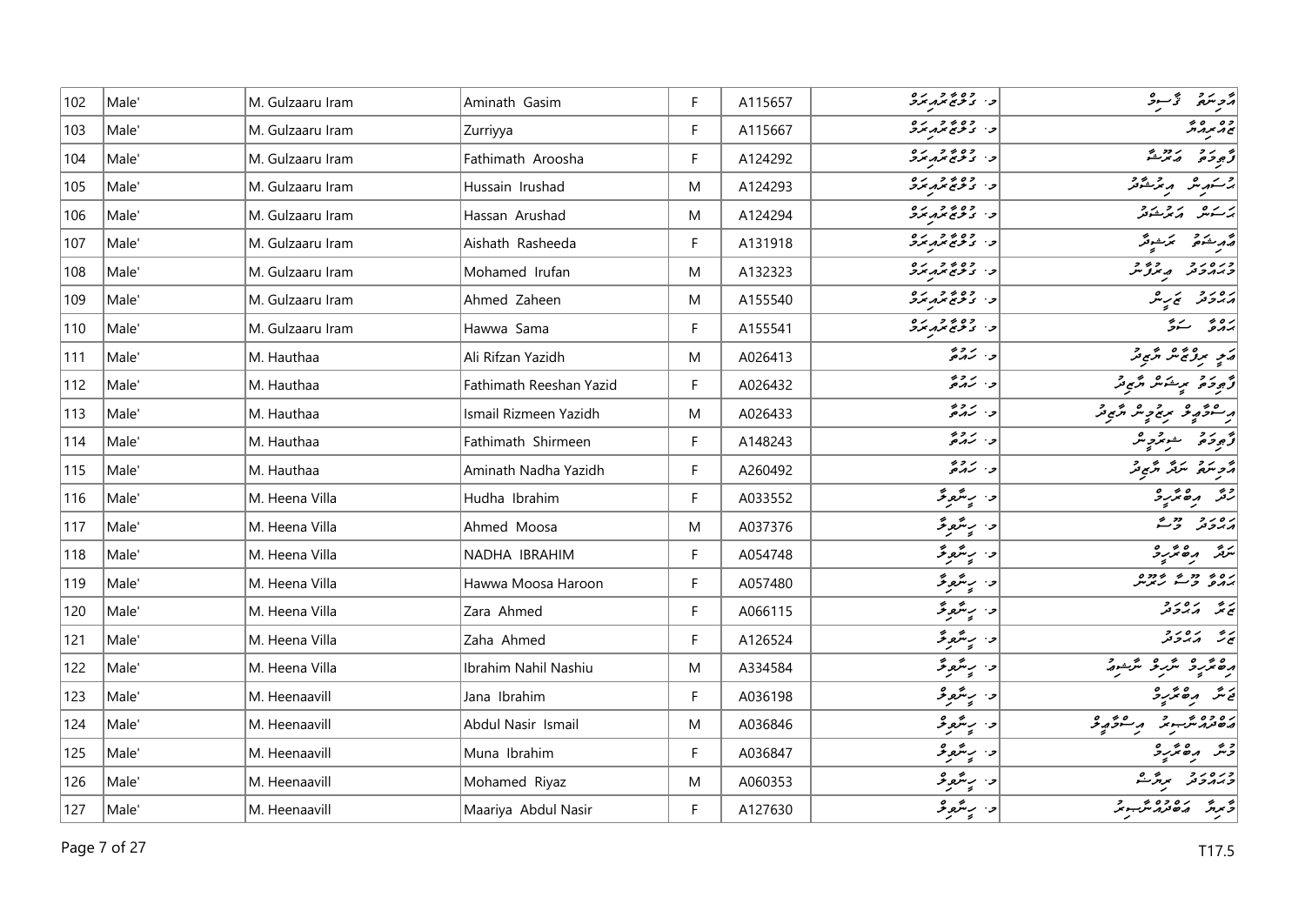| 128 | Male' | M. Heenaavill   | Maryam Abdul Nasir     | $\mathsf F$ | A127694 | <sub>و</sub> . رِسُّوِوْ     | י סיים יים פס מהיה ב<br>בינו <i>ת כ" ה</i> סנגות הייב |
|-----|-------|-----------------|------------------------|-------------|---------|------------------------------|-------------------------------------------------------|
| 129 | Male' | M. Heenaavill   | Mekhael Mohamed Riyaz  | M           | A334569 | <sub>و` سٍتَّنَّفرِ قر</sub> | وشهو ورەرو مەر                                        |
| 130 | Male' | M. Heenaavill   | Zainab Abdul Nasir     | F.          | A334570 | ر. <sub>س</sub> ېتمونژ       | ן 2010 של היברי<br>تجرمته                             |
| 131 | Male' | M. Heenaavill   | Mohamed Yaniu Maumoon  | M           | A334572 | د ريڻوؤ                      | כנסנכ שתב בגבס<br>כמהכני תיינה בהכיינ                 |
| 132 | Male' | M. High Low     | Ahmed Rameez           | M           | A001748 | ە ئەدى                       | پرور پر په                                            |
| 133 | Male' | M. High Low     | Ali Mohamed            | M           | A081189 | د که کر                      | أيمو ورەرو                                            |
| 134 | Male' | M. High Low     | Adiya Khalid           | F           | A094064 | د زړې                        | أرتمريز المتحوفر                                      |
| 135 | Male' | M. High Low     | Mohamed Maahy Musthafa | ${\sf M}$   | A101115 | د زړې                        | ورەر د د د دەرد                                       |
| 136 | Male' | M. High Low     | Aminath Shihana        | F.          | A103852 | و- ئەدبى                     | مەجەسىمە سىرتىگە                                      |
| 137 | Male' | M. High Low     | Mariyam Naazlyn        | $\mathsf F$ | A111912 | و- سُهرِدٌ                   | سرچ پویٹر<br>ر ه ر ه                                  |
| 138 | Male' | M. High Low     | Aishath Shaazlyn       | F           | A111967 | د که کر                      | ڪُن <i>ورمو پ</i> ر<br>پ <sup>و</sup> مرشومو<br>مرم   |
| 139 | Male' | M. High Low     | Fathimath Sifa         | F           | A123122 | د که کر                      | ۇ بوز ە<br>سىزتر                                      |
| 140 | Male' | M. High Low     | Mohamed Shihan         | M           | A138430 | د که کر                      | ورەرو جوڭش                                            |
| 141 | Male' | M. High Low     | Fathimath Mohamed      | $\mathsf F$ | A146732 | د زمرد                       | أو دو دره دو                                          |
| 142 | Male' | M. High Low     | Mariyam Hassan         | F           | A218566 | د آرگرد هم                   | دەرە برىكى                                            |
| 143 | Male' | M. Hikadhimaage | Hassan Nazim           | ${\sf M}$   | A218552 | د ۱ رندگرده<br>۱             | ىز سەنگە<br>سَّرْهُ رُ                                |
| 144 | Male' | M. Hingaaru     | Mariyam Manike         | F.          | A058615 | و· سببرچمر                   | ر ه ر ه ر<br>د بر د د د سرند                          |
| 145 | Male' | M. Hingaaru     | Fathimath Maldha       | $\mathsf F$ | A167177 | او. رسومبر<br>—              | وَجِعِدَهُ دَوْمَرٌ                                   |
| 146 | Male' | M. Huivani      | Ibrahim Salih          | ${\sf M}$   | A032685 | د گهروگېر                    | ە ھەترىرى<br>برھەترىرى<br>ستكور                       |
| 147 | Male' | M. Huivani      | Mohamed Shahir         | M           | A046919 | <mark>وستمرځ</mark> سر       | و رە ر د<br>تر پر تر تر<br>ستشرر متر                  |
| 148 | Male' | M. Huivani      | Ismail Yasir           | M           | A061406 | د گەۋس                       | ەگەر سەمگە<br>وستتحصفح                                |
| 149 | Male' | M. Huivani      | Aminath Shifza         | $\mathsf F$ | A103712 | د گەۋس                       | ړځ سرچ<br>شوقونج                                      |
| 150 | Male' | M. Humid        | Mariyam Thilmeeza      | F           | A144338 | د. بەدبى                     | ر ه ر ه<br>د بربرگ<br>موڅونځ                          |
| 151 | Male' | M. Humid        | Fathmath Suwaidha      | F           | A144340 | $\frac{1}{2}$                | ستمحكم فتر<br>وٌجوحهُ                                 |
| 152 | Male' | M. Humid        | Aishath Humaidha       | F.          | A144346 | د . برم <sup>و</sup> د؟      | حرى بە ئىگە<br>ومرمضو                                 |
| 153 | Male' | M. Humid        | Aminath Saadhuna       | F           | A144347 | د . برم <sup>و</sup> د؟      | ړې سره گورس                                           |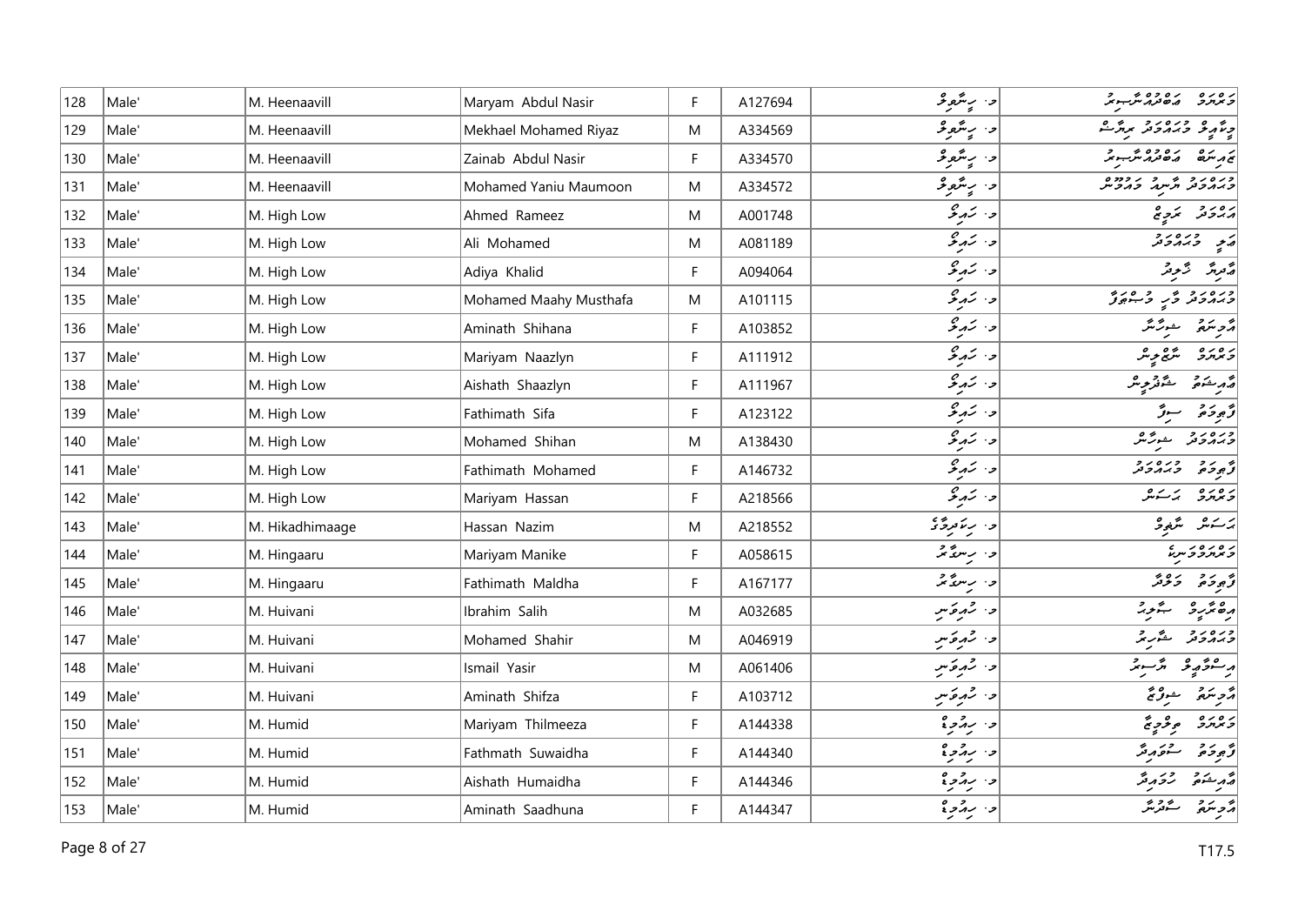| 154 | Male' | M. Humid            | Mohamed                 | M           | A151300 | $\frac{1}{2}$                            | و ر ه ر د<br>تربر تر تر                                                                                                                                                                                                                                                                                                                                                                                                                                                                                                                                                   |
|-----|-------|---------------------|-------------------------|-------------|---------|------------------------------------------|---------------------------------------------------------------------------------------------------------------------------------------------------------------------------------------------------------------------------------------------------------------------------------------------------------------------------------------------------------------------------------------------------------------------------------------------------------------------------------------------------------------------------------------------------------------------------|
| 155 | Male' | M. Humid            | Hawwa Shahudha          | F           | A346649 | د به برد و                               | رە بە<br>برادى<br>شەرقىر                                                                                                                                                                                                                                                                                                                                                                                                                                                                                                                                                  |
| 156 | Male' | M. Humid            | Shifra Ilhaam           | $\mathsf F$ | A346650 | د . برم <sup>و</sup> د؟                  | اھوتونتر<br>پ<br>برورد                                                                                                                                                                                                                                                                                                                                                                                                                                                                                                                                                    |
| 157 | Male' | M. Humid            | Ali Akbar               | M           | A352119 | د. بەدبى                                 | $\begin{array}{cc} \overline{\phantom{0}} & \phantom{\overline{0}} & \phantom{\overline{0}} & \phantom{\overline{0}} & \phantom{\overline{0}} & \phantom{\overline{0}} & \phantom{\overline{0}} & \phantom{\overline{0}} & \phantom{\overline{0}} & \phantom{\overline{0}} & \phantom{\overline{0}} & \phantom{\overline{0}} & \phantom{\overline{0}} & \phantom{\overline{0}} & \phantom{\overline{0}} & \phantom{\overline{0}} & \phantom{\overline{0}} & \phantom{\overline{0}} & \phantom{\overline{0}} & \phantom{\overline{0}} & \phantom{\overline{0}} & \phantom$ |
| 158 | Male' | M. Kaaviyaa         | Abdul Azeez Ali         | M           | A035303 | د . ئۈەژ                                 | ره وه ر <sub>و</sub><br>مەھىر <i>خەم</i> ي<br>رځ په                                                                                                                                                                                                                                                                                                                                                                                                                                                                                                                       |
| 159 | Male' | M. Kaaviyaa         | Ismail Fazeel           | M           | A069908 | د. ئأويژ                                 | ر جۇرپى كەنبەنى                                                                                                                                                                                                                                                                                                                                                                                                                                                                                                                                                           |
| 160 | Male' | M. Kaaviyaa         | Ibrahim Fazeel          | M           | A069909 | د. ئأوثر                                 | ە ھەترىرى<br>برھەترىرى                                                                                                                                                                                                                                                                                                                                                                                                                                                                                                                                                    |
| 161 | Male' | M. Kaaviyaa         | Ahmed Fazeel            | M           | A073149 | د . ئۈەژ                                 | رەرد تەنبەتھ                                                                                                                                                                                                                                                                                                                                                                                                                                                                                                                                                              |
| 162 | Male' | M. Kaaviyaa         | Fathmath Fazeela        | F           | A073150 | د. ئأوثر                                 | وتجوحكم وكسوقر                                                                                                                                                                                                                                                                                                                                                                                                                                                                                                                                                            |
| 163 | Male' | M. Kaaviyaa         | Mohamed Fazeel          | M           | A080632 | د. ئأوثر                                 | دېرورو ترخپو                                                                                                                                                                                                                                                                                                                                                                                                                                                                                                                                                              |
| 164 | Male' | M. Kaaviyaa         | Aishath Waheeda         | F           | A080633 | د . مأوِرَّ                              | وكرم شكوه المحامر فكر                                                                                                                                                                                                                                                                                                                                                                                                                                                                                                                                                     |
| 165 | Male' | M. Kokaa Hiyani     | Mohamed Areef           | M           | A104387 | د به میخواند مرس<br>م                    | ورەرو كەيدۇ                                                                                                                                                                                                                                                                                                                                                                                                                                                                                                                                                               |
| 166 | Male' | M. Kokaa Hiyani     | Fathimath Nasiha        | F           | A149084 | د . مېنم پر مرکس                         | متَرْبِيدِيَّ<br>ۇ بور د                                                                                                                                                                                                                                                                                                                                                                                                                                                                                                                                                  |
| 167 | Male' | M. Kudhimaa Villa   | Mauroof Saleem          | M           | A027042 | د ، ئاتېردگانوگر                         | ر و دوه<br><del>ز</del> ۸ پرن<br>سەرد                                                                                                                                                                                                                                                                                                                                                                                                                                                                                                                                     |
| 168 | Male' | M. Kudhimaa Villa   | Neena Saleem            | F           | A053758 | د ، ئۇرۇپۇ                               | سرند ڪوچ                                                                                                                                                                                                                                                                                                                                                                                                                                                                                                                                                                  |
| 169 | Male' | M. Kudhimaa Villa   | Nafiu Saleem            | M           | A053759 | و· ئ <sup>و</sup> نرۇ <sub>ۋ</sub> ۇ     | متندِهُ<br>سەرد                                                                                                                                                                                                                                                                                                                                                                                                                                                                                                                                                           |
| 170 | Male' | M. Kudhimaa Villa   | Asif Saleem             | M           | A053760 | ر ، ئ <sub>ى</sub> تورۇ <sub>مۇ</sub> مۇ | ة بيوتر<br>سەرد                                                                                                                                                                                                                                                                                                                                                                                                                                                                                                                                                           |
| 171 | Male' | M. Kudhimaa Villa   | Muna Saleem             | F           | A057758 | د ، ئ <sub>ى</sub> ردگ <sub>ى قى</sub>   | $rac{1}{2}$                                                                                                                                                                                                                                                                                                                                                                                                                                                                                                                                                               |
| 172 | Male' | M. Kudhimaa Villa   | Fathmath Muniya Saleem  | F           | A058922 | ر ، ئ <sub>ى</sub> تورۇ <sub>مۇ</sub> مۇ | و دو د سر سود                                                                                                                                                                                                                                                                                                                                                                                                                                                                                                                                                             |
| 173 | Male' | M. Kudhimaa Villa   | Meena Saleem            | $\mathsf F$ | A059213 | ر . ئ <sub>ە</sub> ترۇ <sub>گ</sub> وۇ   | دٍ سَ سَوِدِ                                                                                                                                                                                                                                                                                                                                                                                                                                                                                                                                                              |
| 174 | Male' | M. Kudhimaa Villa   | MARIYAM HASMA           | F           | A097703 | ر . ئ <sub>ە</sub> ترۇ <sub>گ</sub> وۇ   | رەرە رەپ                                                                                                                                                                                                                                                                                                                                                                                                                                                                                                                                                                  |
| 175 | Male' | M. Kudhimaa Villa   | Mohamed Mafzool Mauroof | M           | A103872 | د ، ئاتېردگورگې                          | כנסנכ נסחם נכחם<br>במהכת כצהי <i>ל כהמצ</i>                                                                                                                                                                                                                                                                                                                                                                                                                                                                                                                               |
| 176 | Male' | M. Kudhimaa Villa   | Aminath Ruzuna Saleem   | F           | A105890 | ە ، ئ <sub>ە</sub> ترۇ <sub>م</sub> ۇ    | ړې سره د ده شور کرد                                                                                                                                                                                                                                                                                                                                                                                                                                                                                                                                                       |
| 177 | Male' | M. Laamigasdhoshuge | Yoosuf Maazin           | M           | A056521 |                                          | دو وه<br>در سور ځې شر                                                                                                                                                                                                                                                                                                                                                                                                                                                                                                                                                     |
| 178 | Male' | M. Laamigasdhoshuge | Ahmed Ghanim            | M           | A058281 | و . مۇج <sup>ى مە</sup> مەدە             | پروژو<br>ۇ سرچ                                                                                                                                                                                                                                                                                                                                                                                                                                                                                                                                                            |
| 179 | Male' | M. Laamigasdhoshuge | Mariyam Fahuda          | F           | A158944 | و٠ تۇرى مەيدە»<br>د                      | رەرە زرقر                                                                                                                                                                                                                                                                                                                                                                                                                                                                                                                                                                 |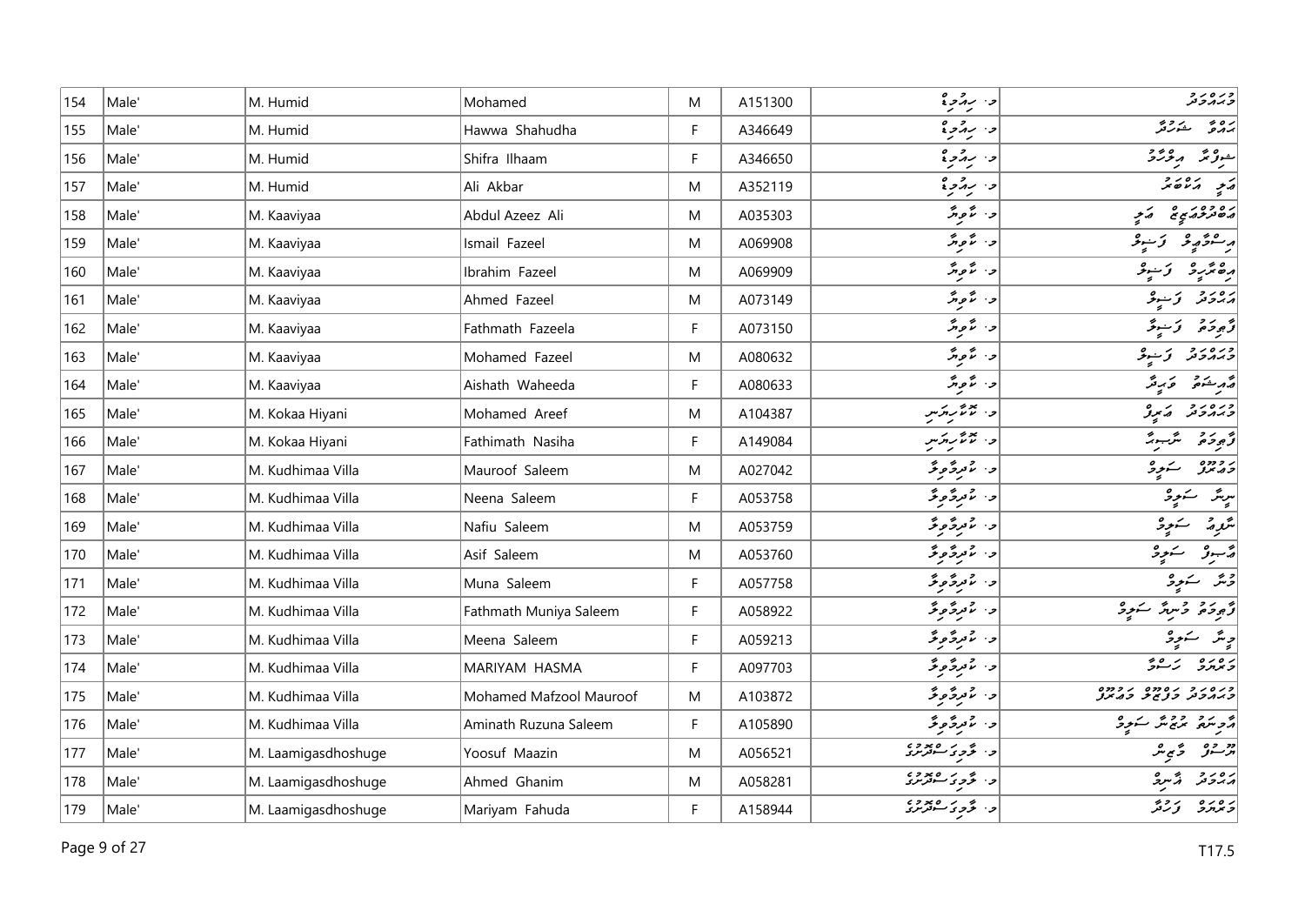| 180 | Male' | M. Laira      | Ahmed Alam            | M | A039977 | و· مَوْرِ بَرُّ                                   | بر و بر د<br>م <i>. ب</i> ر <del>د</del> تر<br>ەردە |
|-----|-------|---------------|-----------------------|---|---------|---------------------------------------------------|-----------------------------------------------------|
| 181 | Male' | M. Laira      | Ahmed Nadeem          | M | A050731 | د· تز <sub>ار</sub> یژ                            | پر ژوئر<br>سردرو                                    |
| 182 | Male' | M. Laira      | Mohamed Ahmed         | M | A058296 | و· مَوْرِسٌ                                       | כנסנכ נסנכ<br>כגמכת הגכת                            |
| 183 | Male' | M. Laira      | Aishath Abdulla       | F | A058664 | و· مَوْرِ بَرُّ                                   | ر<br>د کرم شوځ<br>وكحصقرالله                        |
| 184 | Male' | M. Laira      | Fathimath Nazneen     | F | A092931 | و· مَوْرِ بَرُّ                                   | ىڭرىج سرىكر<br>ۇ بو ئەم                             |
| 185 | Male' | M. Laira      | Ibrahim Shahid        | M | A122226 | ە · غەرىتى                                        | ە ھەترىرى<br>برھەترىرى<br>ڪ مرتر                    |
| 186 | Male' | M. Laira      | Ali Shameen           | M | A122233 | و· مَوْرِ بَرُّ                                   | ړې شوپر                                             |
| 187 | Male' | M. Laira      | Fathimath Nazima      | F | A141390 | و· مَحَمَّد بَرُّ                                 | توجوختمو التمعر                                     |
| 188 | Male' | M. Lamps Air  | Ahmed Arushad         | M | A075377 | ر، روه وروبر<br>د کرد بی سهم تمر                  | رەرە رورى<br>مەرى مەرخى                             |
| 189 | Male' | M. Lamps Air  | Mohamed Ajshad        | M | A075398 | ر روه ورو در در بر<br>د ۱ <b>۰ کرد ب</b> ر کرد کر | ورەرو رورو<br><i>وبرەرەتر م</i> ەقىشەتر             |
| 190 | Male' | M. Lamps Air  | Aminath Aroosha       | F | A126778 | ر، روه وه ورو بر<br>د . موجود شهر کم بر           | أروسي أربيع                                         |
| 191 | Male' | M. Lamps Air  | Hussain Arushad       | M | A127859 | ر، روه وه در در بر<br>د به مرد بور در بر          | رجم مسكور مركز مشكر                                 |
| 192 | Male' | M. Lamps Air  | Hassan Arushad        | M | A127860 | ر، روه وه در در بر<br>د از مرو بول مر             | يەسەش كەيرىشەش                                      |
| 193 | Male' | M. Lamps Air  | Maanih Umar           | M | A150242 | ر، روه وروس<br>د کروبی سود د بر                   | وٌسِرٌ دُونُرُ                                      |
| 194 | Male' | M. Lamps Air  | <b>Ahmed Manik</b>    | M | A218553 | ر، روه وه ورو بر<br>د به موجود شود کريم           | ג פ ג כ ג ג<br>ג ג ב تر ב سر پر                     |
| 195 | Male' | M. Lamps Air  | Umar Manik            | M | A218554 | ر، روه وه در در بر<br>د از مرو بول مر             | כן כן ה<br>נג'ב ייגול                               |
| 196 | Male' | M. Lamps Air  | Asnaadh Umar Manik    | M | A343063 | ر، روه وه در در بر<br>د از مرو بول مر             | ג פישה הגבעית ב                                     |
| 197 | Male' | M. Light View | Ninna Jameel          | F | A039299 | د· ځه څوه                                         | سربگرنگ کے برگر                                     |
| 198 | Male' | M. Light View | Shafeega Hussain      | F | A045237 | و· ځهرهٔ وه                                       | هنوپۇ بار شەر ش                                     |
| 199 | Male' | M. Light View | Lileena Hussain       | F | A052466 | و· ځهرهٔ وه                                       | وویگر الاسکریٹر                                     |
| 200 | Male' | M. Light View | Hussain Jameel        | M | A052986 | و· مؤمر هج و پر                                   | جاسكم سكر المحاج وهي                                |
| 201 | Male' | M. Light View | Mazeena Jameel        | F | A053263 | د· ځهرهٔ وگ                                       | دَ پِر تَوَ دِ                                      |
| 202 | Male' | M. Light View | Aminath Jameel        | F | A054448 | و· ځهرهٔ وه                                       | أأرمز فالمحافية والمحر                              |
| 203 | Male' | M. Light View | Jidhadh Mohamed Ageel | M | A357693 | و· ځهرهٔ وه                                       | ي قرقر وبرە برو كەنچ گ                              |
| 204 | Male' | M. Loakashi   | Ismail Akram          | M | A000270 | اچ- حجمامبر                                       | وكالحرم ومنعر                                       |
| 205 | Male' | M. Loakashi   | Moosa Fareesh         | M | A104590 | د. عي مر                                          | وحرثت توسير يثنو                                    |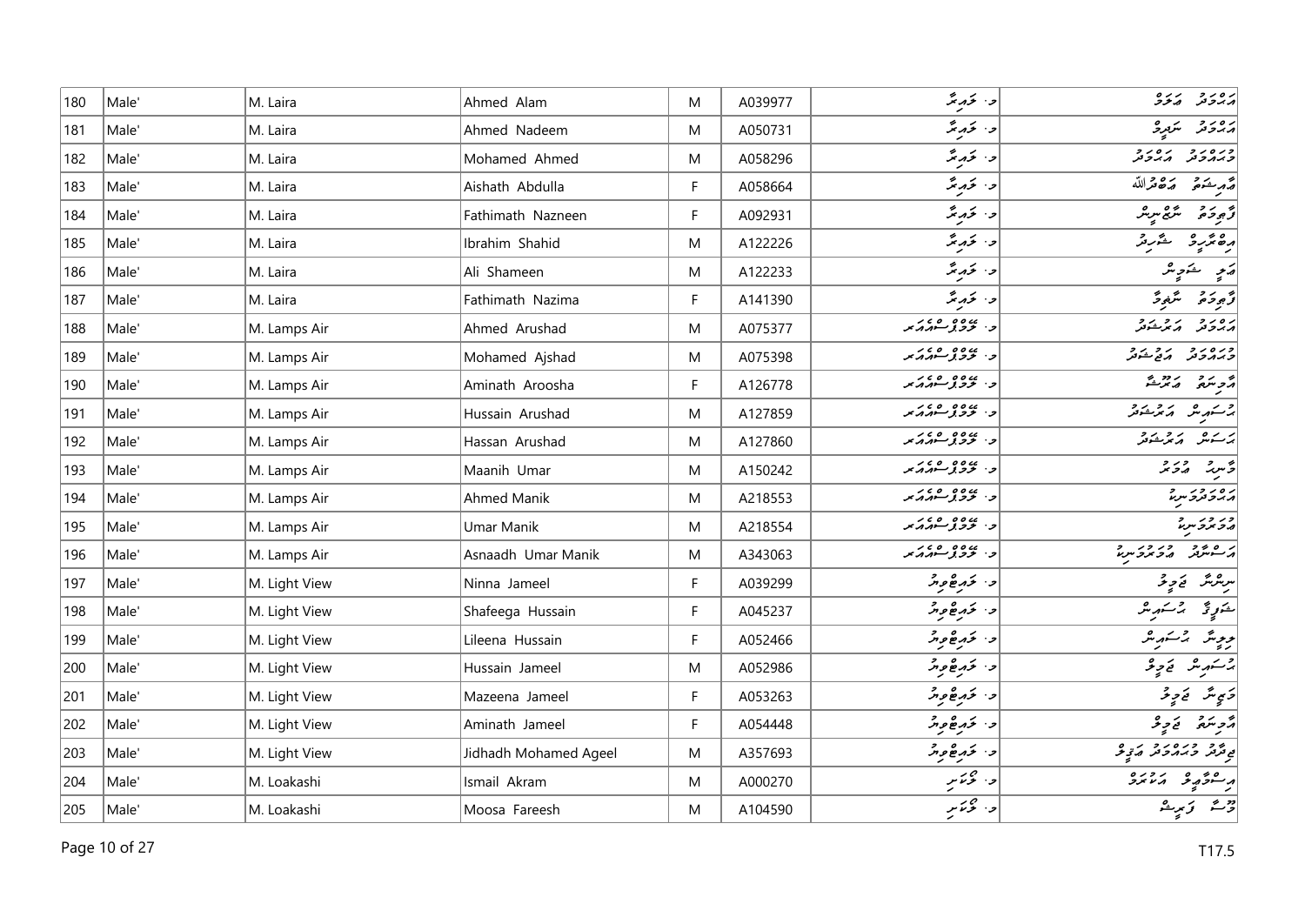| 206 | Male' | M. Loakashi      | Hussain Firaash         | M           | A149558 | د· عجامبر                                   |                                                                              |
|-----|-------|------------------|-------------------------|-------------|---------|---------------------------------------------|------------------------------------------------------------------------------|
| 207 | Male' | M. Loakashi      | Khadeeja Firasha        | F           | A149567 | ه . د کانو                                  | ي <sup>م</sup> كم كريم و تركيف<br>كري <sub>م</sub> ي و تركيف<br>كريم و تركيف |
| 208 | Male' | M. Loakashi      | Ali Firaq               | M           | A149574 | اد بمحمد سر                                 |                                                                              |
| 209 | Male' | M. Loakashi      | Mohamed Shamikh Ibrahim | M           | A351738 | احسقيمتر                                    | ورەرو شور مەھرىر                                                             |
| 210 | Male' | M. Loobiya       | Ahmed lyas              | M           | A000746 | د . ترەپر<br>د .                            | رەر دېرگ                                                                     |
| 211 | Male' | M. Loobiya       | Ibrahim Adam            | M           | A011083 | د . ژەپر                                    | وه پژرو ورود                                                                 |
| 212 | Male' | M. Loobiya       | Aminath Lifaath Adam    | F           | A037756 | د قرەپۇ                                     |                                                                              |
| 213 | Male' | M. Loobiya       | Shirumeena Adam         | F           | A062258 | د . بر هر<br>د . بر                         | الشوير حيد المحكرة.<br>المستوجب المحكرة                                      |
| 214 | Male' | M. Loobiya       | Aminath Shehenaz        | F           | A062261 | و به محرّة گر                               | أو يدو كان وه                                                                |
| 215 | Male' | M. Loobiya       | Adam Ibrahim Manik      | M           | A073073 | د . ژەپر                                    | وره مه وراسم                                                                 |
| 216 | Male' | M. Loobiya       | Mohamed Amdhan          | M           | A146945 | و به محرّ پی                                | ورەرو رەپەە<br><i>جەم</i> ەرتە مەرتىرس                                       |
| 217 | Male' | M. Loobiya       | Hussain Inan            | M           | A146946 | د . ژەپر                                    | يزحكر شهر المحاشر                                                            |
| 218 | Male' | M. Loobiya       | Fathimath Neema         | F           | A146947 | و به محر په ک                               | وٌودَهُ سِدٌ                                                                 |
| 219 | Male' | M. Loobiya       | Mohamed Azhadh Ibrahim  | M           | A334250 | د . توھ <i>ي</i> ر                          |                                                                              |
| 220 | Male' | M. Love Nest     | Moosa Naseem            | M           | A012659 | و٠ كۇ ئۇسىر ئۇ ئ                            | رسم الكراسور<br>مراجع                                                        |
| 221 | Male' | M. Love Nest     | Zuhura Hassan           | F           | A026345 | و٠ كۇڭ ئار قىق                              | چرچو پر سکھل                                                                 |
| 222 | Male' | M. Lovely Garden | Zaidhul Khaleel         | M           | A002989 | د· ئۇۋم <sub>ۇ</sub> يۇنى <sub>د</sub> ۇنىر | ئەر تر ۋىز پە تە                                                             |
| 223 | Male' | M. Lovely Garden | Ujailul Khaleel         | M           | A055446 | د . ئۇۋرىچە ئەنگە                           | دي دي دي دي                                                                  |
| 224 | Male' | M. Lovely Garden | Aishath Manike          | $\mathsf F$ | A056823 | د . ئۇۋىز ئەرەبىر                           | و مرکز دیگر<br>در شکوی سرند                                                  |
| 225 | Male' | M. Lovely Garden | Hassan Khaleel          | M           | A058005 | د . ئۇۋى <sub>چ</sub> ىگىرى بىر             | پرستش انزیابی                                                                |
| 226 | Male' | M. Lovely Garden | Zammath Khaleel         | M           | A058224 | د . ئۇۋېرىگەنگەنگە                          | رەرد ئې <b>رو</b>                                                            |
| 227 | Male' | M. Lovely Garden | Ibrahim Khaleel         | M           | A065579 | د كوگور مورد كرد.<br>د كوگورد كرد كرد       | ەرھ ئ <sup>ۆ</sup> ر ۋ<br>تزبونو                                             |
| 228 | Male' | M. Lovely Garden | Maaidath                | $\mathsf F$ | A075745 | د . ئۇۋىز ئەرە بار                          | تۇمەترە <mark>ر</mark><br>ت                                                  |
| 229 | Male' | M. Lovely Garden | Ameemath Khaleel        | $\mathsf F$ | A128248 | د . ئۇۋمۇتمىيە بىر                          | ړې ده دي                                                                     |
| 230 | Male' | M. Lucky House   | AMINATH SAMIYA          | F           | A044862 | د . ئ <i>ۇيار ج</i> مىشە                    | أأرمنهم<br>ستمريز                                                            |
| 231 | Male' | M. Lucky House   | Ameena Ahmed Fulhu      | F           | A047689 | ار. ئەربەر ق                                | ر په در دورو                                                                 |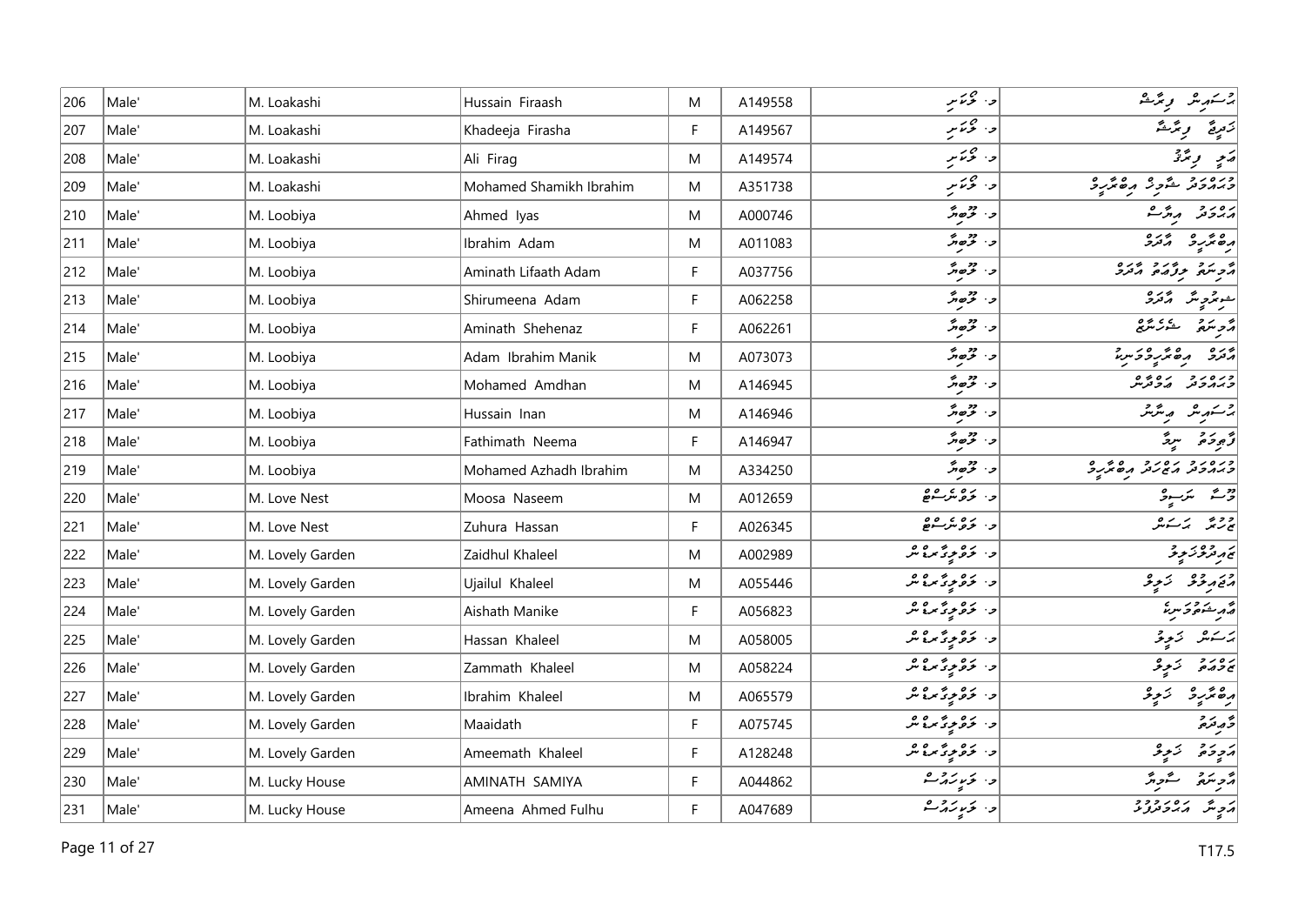| 232 | Male' | M. Lucky House   | Aishath Samiya                             | F         | A057469 | د· ئۇرىر ئەرقىسە                            | أقهر مشوقه ومستحرقه                        |
|-----|-------|------------------|--------------------------------------------|-----------|---------|---------------------------------------------|--------------------------------------------|
| 233 | Male' | M. Lucky House   | Fathimath Maimoona                         | F         | A064757 | د · ئۇرىر <i>ئەڭ</i>                        | وتموختم خددهم                              |
| 234 | Male' | M. Lucky House   | Zulaikha Shamiya                           | F         | A067122 | د · <sub>م</sub> وَرٍ رَبِّر <sup>م</sup> ُ | ج تحمد شخص الشرور                          |
| 235 | Male' | M. Lucky House   | Mohamed Maumoon                            | M         | A081677 | د · ئۇرىر <i>ئەڭ</i>                        | و ره ر د<br><i>و پر</i> پر تر<br>ىر د دو ھ |
| 236 | Male' | M. Lucky House   | Yuin Azim                                  | F         | A085106 | د · ئۇرىر ئەرقىسە                           | أتزميش وحميى                               |
| 237 | Male' | M. Lucky House   | Ahmed Aseel Afeef                          | ${\sf M}$ | A113351 | د · ئۇرىر <i>مەش</i>                        | גַפְגַר ג´ הְכָר בְנֶל                     |
| 238 | Male' | M. Lucky House   | Hussain Azmeen Afeef                       | M         | A113353 | د · <sub>م</sub> وَر مَدْرٌ مـْ             | چە سەر سى ئەھ چە سى ئەر بۇ ئى              |
| 239 | Male' | M. Lucky House   | Hassan Azhar Afeef                         | M         | A113961 | د · ئۇرىر ئەرقىسە                           | يە يەم ئەۋرىر ئەرو                         |
| 240 | Male' | M. Lucky House   | Fathimath Mohamed Fulhu                    | F         | A115766 | د · ئۇرىر ئەرقىسە                           | و در دره درود<br>د گوره د بر درون          |
| 241 | Male' | M. Lucky House   | Ali Maumoon                                | M         | A115843 | د · ئۇرىر ئەرقىسە                           | أمجمع المردوح مر                           |
| 242 | Male' | M. Lucky House   | Fathmath Maaisha Musthafa                  | F         | A365642 |                                             | ژوده ژرېځ د جوړ                            |
| 243 | Male' | M. Lucky House   | Aminath Maasha Musthafa                    | F         | A365643 | د · ئۇرىر ئەرقىسە                           | أأدمره أوالأمراء وأواد                     |
| 244 | Male' | M. Lucky House   | Aishath Eema Mohamed                       | F         | A365645 | د · ئۇرىر ئەرقىسە                           | م المستوفر المرد و المستحدة                |
| 245 | Male' | M. Maalhuveli    | Mohamed Suwaid                             | M         | A035102 | د به وه د کار د کار د استان باشد.<br>مراجع  | ورەرو دەرو                                 |
| 246 | Male' | M. Maalhuveli    | Aishath Vafdha                             | F         | A051356 | <sub>و</sub> ، ۇر <sub>ەك</sub> ر           | وكرمشكم ووفر                               |
| 247 | Male' | M. Maalhuveli    | Aminath Layanath Suwaid                    | F         | A165151 | د· دَ ژوَر                                  | أأدمره كالأسماء فستحارض                    |
| 248 | Male' | M. Maalhuveli    | <b>AMINATH AMANIYATH</b><br><b>IBRAHIM</b> | F         | A348426 | <mark>ى ئۇتۇم</mark> ر                      | أأدينه أذأ سامه وهندد                      |
| 249 | Male' | M. Makhmaa Villa | Aminath Shifaya Ibrahim                    | F         | A023938 | <sub>و: خ</sub> ژۇ <sub>ئو</sub> ۇ          | ړٌ د سَمَعٌ شورٌ پره مُدَرِ د              |
| 250 | Male' | M. Makhmaa Villa | Ibrahim Ismail Ali                         | ${\sf M}$ | A027182 | ە بەر ئەر ئە                                | ړەترېرو بر جۇړي كړ                         |
| 251 | Male' | M. Makhmaa Villa | Mohamed Jinah Ibrahim                      | ${\sf M}$ | A028151 | د. دَرْدَّوِرَّ                             | כנסני ב ייתר תסתנים                        |
| 252 | Male' | M. Makhmaa Villa | Fathimath Rasheeda                         | F         | A058046 | د کارگاه د گاه<br>  د کارگاه کارگاه         | أراقوخا فالمتحفظة                          |
| 253 | Male' | M. Makhmaa Villa | Aishath Ifasha Ibrahim                     | F         | A058047 | [د - دَرْدَّوِدَّ                           |                                            |
| 254 | Male' | M. Mathares      | Fazna Abdul Kareem                         | F         | A044597 | د که در پاک                                 | ر دیگر در ۲۵۶۵ مرد                         |
| 255 | Male' | M. Mathares      | Aishath Thasneem                           | F         | A051772 | د که در پاک                                 | أورشوه وكسرو                               |
| 256 | Male' | M. Mathares      | Mariyam Abdul Kareem                       | F         | A051775 | و٠ وەپرىي                                   | ג פגם גם בסגם.<br>כמתב השנת בעיק           |
|     |       |                  |                                            |           |         |                                             |                                            |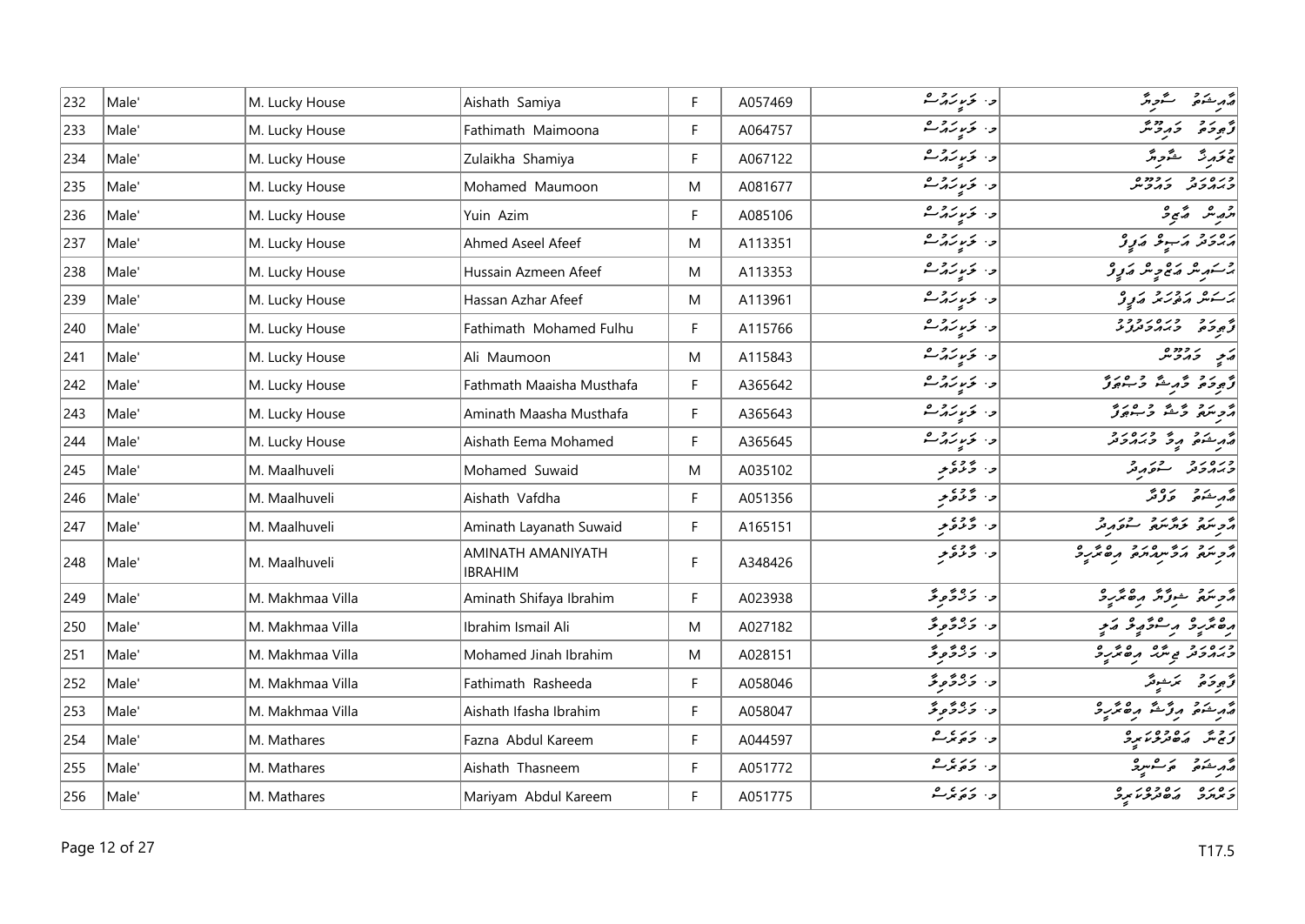| 257 | Male' | M. Mathares        | Fathimath Shakir         | F           | A082067 | د . زړه پر ه                                                                                         | ا توج د حر<br>ا<br>شەر بر                                        |
|-----|-------|--------------------|--------------------------|-------------|---------|------------------------------------------------------------------------------------------------------|------------------------------------------------------------------|
| 258 | Male' | M. Mathares        | Zihuny Rasheed           | M           | A155448 | ى ئەسىمەت<br>مەسىرىسى                                                                                | ېږ ژ <sub>سپ</sub><br>بخرشوقر                                    |
| 259 | Male' | M. Mathares        | Aishath Yala             | F           | A340733 | د · پر دې په م                                                                                       | برە بو<br>پە<br>مەم شىم                                          |
| 260 | Male' | M. Mathares Hiyaa  | Mohamed Abdul Kareem     | M           | A055079 | و، دەپرىش رېژ                                                                                        | و ر ه ر و<br>د بر پر تر<br>ر ه و ه ر ره<br>پره تر تر <i>با</i> ر |
| 261 | Male' | M. Mathares Hiyaa  | Ibrahim Abdul Kareem     | M           | A263347 | وسروه برگر دیگر                                                                                      | ر ه و ه ر ر ه<br>پره تر تر <i>با</i> تر                          |
| 262 | Male' | M. Medelmaage Aage | Moosa Rasheed            | M           | A043175 | $\begin{array}{cc} 0 & 0 & 0 & 0 & 0 \\ 0 & 0 & 0 & 0 \\ 0 & 0 & 0 & 0 \end{array}$                  | رەت ئۆسىدىگە                                                     |
| 263 | Male' | M. Medelmaage Aage | Hamid Riza               | M           | A060357 | c s c s o c c<br>5 A 5 5 F 5 - 5                                                                     | رٌوتر الربُّ                                                     |
| 264 | Male' | M. Medelmaage Aage | Mohamed Riza             | M           | A060358 | c s c s o c c<br>5 A 5 5 7 2 7 - 7                                                                   | و ر ه ر د<br>تر پر تر تر<br>ىرىگە                                |
| 265 | Male' | M. Medelmaage Aage | Fathimath Riza           | F           | A060359 | c s c s o c c<br>5 A 5 5 F 5 - 5                                                                     | قُرْجُوحَةً مِنْ يَسْتَدِ                                        |
| 266 | Male' | M. Medelmaage Aage | Nazma Ibrahim Riza       | F           | A060427 | cscsocc<br>sas32 r 3 · 3                                                                             |                                                                  |
| 267 | Male' | M. Medelmaage Aage | Ibrahim Riza             | M           | A060428 | $\begin{array}{cc} 0 & 0 & 0 & 0 & 0 \\ 0 & 0 & 0 & 0 \\ 0 & 0 & 0 & 0 \\ 0 & 0 & 0 & 0 \end{array}$ | ە ھەترىرى<br>برھەترىرى<br>ىرىگە                                  |
| 268 | Male' | M. Medelmaage Aage | Ali Riza                 | M           | A060429 | $\begin{array}{cc} 0 & 0 & 0 & 0 & 0 \\ 0 & 0 & 0 & 0 \\ 0 & 0 & 0 & 0 \end{array}$                  | أركمني المحرسية                                                  |
| 269 | Male' | M. Medelmaage Aage | Ahmed Riza               | M           | A065551 | c s c s o c c<br>5 A 5 5 <del>2</del> 2 5 ° 5                                                        | رەر دىر                                                          |
| 270 | Male' | M. Medelmaage Aage | Fathimath Joozan Mohamed | $\mathsf F$ | A091015 | c s c s o c c<br>5 A 5 5 F 5 - 5                                                                     | ם גב חברים בגםגב<br>צ'תְּבִם בַּאַית בגורבת                      |
| 271 | Male' | M. Medelmaage Aage | Aminath Waheedha         | F.          | A094327 | c s c s o c c<br>5 A 5 P F P $\cdot$ P                                                               | أترجر ستعجز وتحرير فتر                                           |
| 272 | Male' | M. Medelmaage Aage | Sofoora Riza             | F           | A119775 | c s c s o c c<br>5 A 5 5 F 5 - 5                                                                     | ىر دەپر<br>سىزىر<br>برىگە                                        |
| 273 | Male' | M. Medelmaage Aage | Niuma Riza               | E           | A119776 | c s c s o c c<br>5 A 5 A <del>2</del> A 2                                                            | سرچينې سرچينې                                                    |
| 274 | Male' | M. Medelmaage Aage | Ahmed Aman Ali           | M           | A157063 | c s c s o c c<br>5 A 5 5 F 5 - 5                                                                     | رەر دىرە كەر                                                     |
| 275 | Male' | M. Medelmaage Aage | Rahma Riza               | F           | A315154 |                                                                                                      | رە بەر مەن<br>بويرى بەرسىگە                                      |
| 276 | Male' | M. Medelmaage Aage | Rameeza Riza             | F           | A344158 | $\begin{array}{cc} 1 & 0 & 0 & 0 & 0 \\ 0 & 0 & 0 & 0 & 0 \\ 0 & 0 & 0 & 0 & 0 \end{array}$          | بَرْدِجٌ<br>ىرىد                                                 |
| 277 | Male' | M. Medelmaage Aage | Naeema Riza              | F           | A353516 | c s c s o c c<br>5 A 5 A <del>5</del> A 5                                                            | سَمِيرةُ<br>برتگه                                                |
| 278 | Male' | M. Medelmaage Aage | Nasrulla Riza            | M           | A371831 | c s c s o c c<br>5 A 5 5 F 5 - 5                                                                     | بتربيع ترالله<br>سمرت                                            |
| 279 | Male' | M. Medelmaage Aage | Abdulla Riza             | M           | A371833 | $\begin{array}{cc} 0 & 0 & 0 & 0 & 0 \\ 0 & 0 & 0 & 0 \\ 0 & 0 & 0 & 0 \end{array}$                  | صصرالله<br>ىرىگە                                                 |
| 280 | Male' | M. Minhaa Manzil   | <b>Mohamed Manik</b>     | M           | A122877 | و٠ وِ ب <i>رگرد بر</i> يو و                                                                          | כ גם ג כ ג<br><i>ה ג</i> וג <i>ב ن</i> ر <i>ב س</i> ر <i>גا</i>  |
| 281 | Male' | M. Minhaa Manzil   | Fathimath Ibrahim Fulhu  | F           | A152903 | د· ڊسرگرد شيو و                                                                                      | و څو څه د<br>ە ئە ئەرەپ<br>مەھەرىرى ب                            |
| 282 | Male' | M. Minhaa Manzil   | Hawwa Naisha             | F           | A334949 | و٠ و سرگرو سرچ و                                                                                     | برەپچ<br>سترمشه                                                  |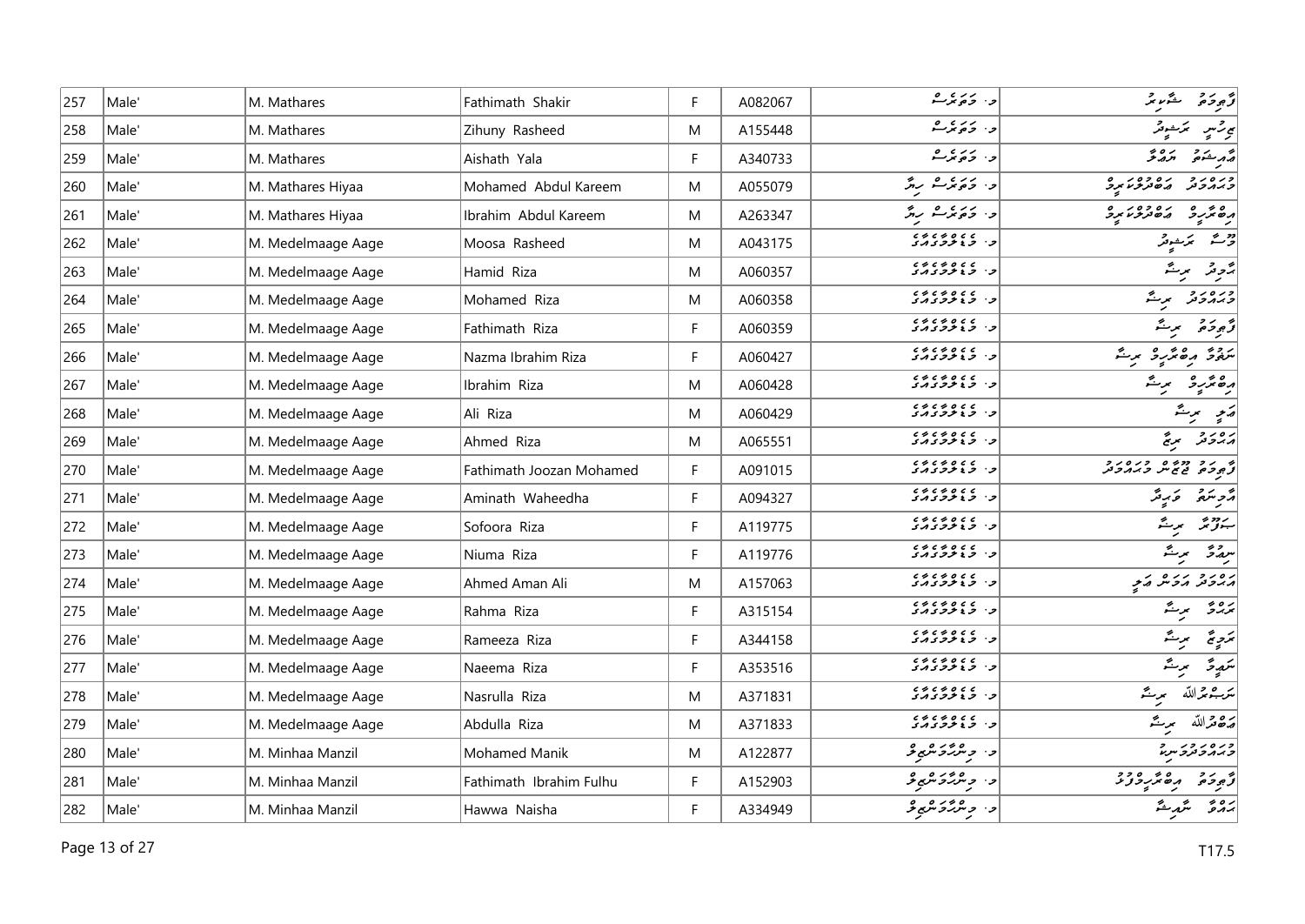| 283 | Male' | M. Minhaa Manzil | Mariyam Minha                         | F  | A351126 | د . د پرترکریږي له                | حە ئىرگە<br>ر ه ر ه<br>د بربرگ                                                                                                                        |
|-----|-------|------------------|---------------------------------------|----|---------|-----------------------------------|-------------------------------------------------------------------------------------------------------------------------------------------------------|
| 284 | Male' | M. Minhaa Manzil | Aishath Minha                         | F. | A351127 | د . د پرترکریږي له                | وكرمشكو                                                                                                                                               |
| 285 | Male' | M. Morning Rose  | Moosa Ibrahim Manik                   | M  | A023682 | و. گەس سى ئەرگ                    | وحر محر                                                                                                                                               |
| 286 | Male' | M. Morning Rose  | Aishath Athifa                        | F. | A046358 | و. ۇسىر ئىرىگە                    | أمر المستوفر المتجوز                                                                                                                                  |
| 287 | Male' | M. Morning Rose  | Ibrahim Mibsam Moosa                  | M  | A383325 | و. ۇسرىئرىرىمى                    | ړه پرېږ د ه ده د د                                                                                                                                    |
| 288 | Male' | M. Morning Rose  | Mohamed Mayiz Moosa                   | M  | A383330 | و. ۇسىر ئىرىگە                    | כמהכני כותב כי                                                                                                                                        |
| 289 | Male' | M. Muivilu       | Reesha Abdul Qayyoom                  | F. | A000777 | و· دېږونو                         | بوستگر                                                                                                                                                |
| 290 | Male' | M. Muivilu       | Nashwa Abdul Gayyoom                  | F. | A044935 | د . د ورو د<br>ر                  | ر ۵ ۶ و ۵ ر ۵ وو ۵<br>هر هو مور تر در بر<br>سَرَشْوَحَ                                                                                                |
| 291 | Male' | M. Muivilu       | Mohamed Rifad                         | M  | A044937 | د . د ورو د<br>ر                  | ورەر ئەرگە                                                                                                                                            |
| 292 | Male' | M. Muivilu       | Hassan Iyad Abdul Gayyoom             | M  | A051836 | و. دُرود                          | ر کره مرد ده ده ده ده<br>ر کره مرد ماه در در                                                                                                          |
| 293 | Male' | M. Muivilu       | Ahmed Mihad                           | M  | A128465 | د . د ورو د<br>ر                  | رەر درگو                                                                                                                                              |
| 294 | Male' | M. Muranga Villa | Ishaq Abdulla                         | M  | A034001 | و . ئەتمەسمەتونۇ                  | م مثل مگانگه                                                                                                                                          |
| 295 | Male' | M. Muranga Villa | Mohamed Ziyad                         | M  | A041542 | د· ئەنگەسلەر ئىگە                 | כי סי כ<br>  כי החי כי האי <sub>מ</sub> בל                                                                                                            |
| 296 | Male' | M. Muranga Villa | Fathimath Nuzuha                      | F  | A061175 | و . ئەتمەسمەتونۇ                  | و و دو دور                                                                                                                                            |
| 297 | Male' | M. Muranga Villa | Zaha Mohamed Ziyad                    | F  | A333920 | و· ئەنگەسلەپ ئى                   | ر و دره د و د و<br><mark>نرگ وبرمروند ب</mark> رمزند                                                                                                  |
| 298 | Male' | M. Muranga Villa | Mohamed Umair Ishag                   | M  | A342639 | و٠ وتمرّسوَي وَ                   | כמחכת חכתיל תייחילי                                                                                                                                   |
| 299 | Male' | M. Muranga Villa | Ahmed Ruvaid Ziyad                    | M  | A361345 | <sub>و:</sub> ئەئمەسمۇمۇ          | أزود و و در پروگر                                                                                                                                     |
| 300 | Male' | M. New Olympia   | Aminath Didi                          | F. | A022219 | د· سرم مرد و و مر                 | ا گرم سرچ <sub>فر</sub> و <sub>ر</sub>                                                                                                                |
| 301 | Male' | M. New Olympia   | Aishath Didi                          | F. | A040435 | - سرمد و و و مر                   | ا په مرکب د مختلف کې د کليمونو لري.<br>مرکب کو سیمونو کلیمونو کلیمونو کلیمونو کلیمونو کلیمونو کلیمونو کلیمونو کلیمونو کلیمونو کلیمونو کلیمون کلیمون ک |
| 302 | Male' | M. New Olympia   | Mohamed Ashif                         | M  | A154982 | و سرمد وو و م                     | وره د و گردو<br><i>د بر د د</i> گردو                                                                                                                  |
| 303 | Male' | M. New Olympia   | Fathimath Nasha Binth Abdul<br>Raheem | F  | A154983 | د. سرمامبرد و و پر                | د د د د شو مور ده ده د د ه                                                                                                                            |
| 304 | Male' | M. New Olympia   | Aishath Hana                          | F  | A166933 | בי ייתג'ו ביציר הי                | أقهر شدة كالكر                                                                                                                                        |
| 305 | Male' | M. Nice Dream    | Sharmeela Ibrahim                     | F  | A026399 | د . سکه مشور و .<br>مسلم مشور شور | خنرويۇ بەھترىرى                                                                                                                                       |
| 306 | Male' | M. Nice Dream    | Hawwa Nadha Najeeb                    | F. | A148102 | د· سَمَدِ شَوْءٍ بِرِدْ           | پره ده سرچر سرچ ه                                                                                                                                     |
| 307 | Male' | M. Nice Dream    | Mohamed Naih Najeeb                   | M  | A154259 |                                   | ورەرو شرو شھرہ                                                                                                                                        |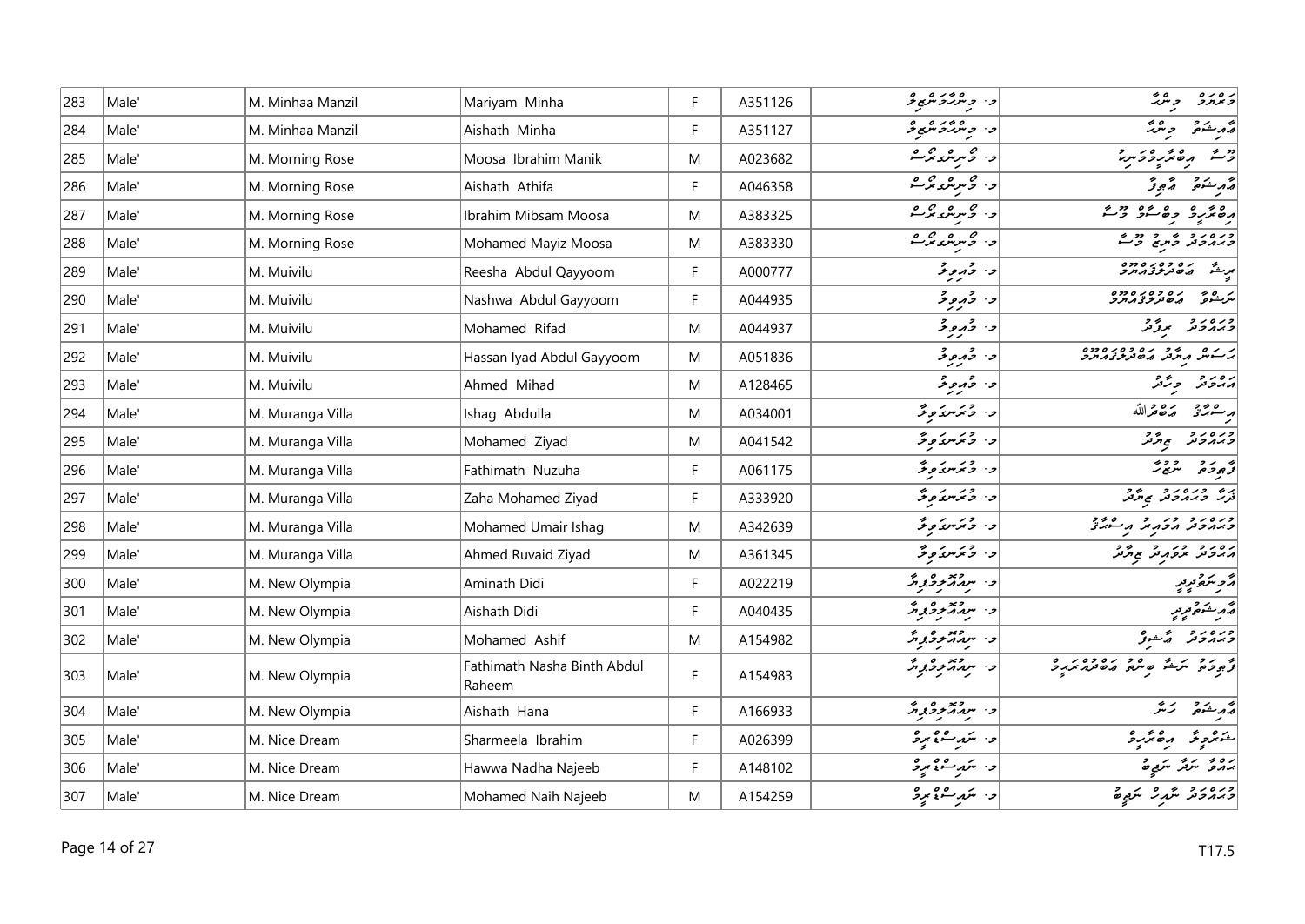| 308 | Male' | M. Noranma       | Mohamed Yoosuf      | M         | A035815 | د. سرپرسری                 | כנים ניבר כם<br>כגובביה וקר-ית  |
|-----|-------|------------------|---------------------|-----------|---------|----------------------------|---------------------------------|
| 309 | Male' | M. Noranma       | Aminath Miyada      | F.        | A036940 | د . نیویر وړ               | أزويتم وارتكر                   |
| 310 | Male' | M. Noranma       | Hussain Miyad       | M         | A041287 | و. هر پر وړ                | برستهر شرور والرقر              |
| 311 | Male' | M. Noranma       | Aishath Miyada      | F         | A041288 | د . مربر در                | وكرمشكم وتركر                   |
| 312 | Male' | M. Noranma       | Ibrahim Miyad       | M         | A041289 | د . مربر در                | ەھ ئەرە بەر<br>مەھ ئەرە         |
| 313 | Male' | M. Noranma       | Abdulla Miyad       | M         | A041301 | و . میربر دیر              | برة قرالله حرمزمر               |
| 314 | Male' | M. Noranma       | Ismail Miyad        | M         | A041341 | د. هر د در                 | وڪوڻو وڏھ                       |
| 315 | Male' | M. Noranma       | Abdul Gafoor Moosa  | M         | A041425 | د . نیویر وړ               | נס כסנמכר מי                    |
| 316 | Male' | M. Noranma       | Ahmed Miyad         | M         | A042996 | د . نیویر وړ               | د ه د چه د پروتر                |
| 317 | Male' | M. Noranma       | Hassan Miyad        | M         | A125741 | د . میر پره ر              | يركسكر ويركز                    |
| 318 | Male' | M. Noranma       | Maryam Sarah Ahmed  | F         | A160091 | د . مربر در                | رەرە ئەي رەرد                   |
| 319 | Male' | M. Noranma       | Fathimath Shaha     | F         | A167274 | د . مربر در                | قرم در مشر                      |
| 320 | Male' | M. Noranma       | Mohamed Shariq      | M         | A167314 | د . مربر در                | ورەرو ئەرە                      |
| 321 | Male' | M. Okara         | Fathimath Zameera   | F         | A048367 | ر سوريم                    | توجوختم تجاحياته                |
| 322 | Male' | M. Okara         | Aminath Zamra       | F.        | A059400 | ە بىر ئىمەتتە              | $\frac{201}{256}$ $\frac{2}{3}$ |
| 323 | Male' | M. Okara         | Ali Zameer          | ${\sf M}$ | A059407 | ى سىمىتىگە                 | أوكمني المستوجر                 |
| 324 | Male' | M. Okara         | Ishaq Ali           | M         | A072047 | ە بىر ئىمەتتە              | ر ه په په کام                   |
| 325 | Male' | M. Okara         | Shuhaila Ishaaq     | F         | A120653 | ە بىر ئەتر                 | لمشتركه فخر المراجع             |
| 326 | Male' | M. Okara         | Akram Ishaaq        | M         | A340376 | ە بىر ئىمەتتە              |                                 |
| 327 | Male' | M. Okara         | Aishath Xuha Habeeb | F         | A346518 | ە بىر ئىمەتتە              |                                 |
| 328 | Male' | M. Okara         | Samih Ishaaq        | M         | A354301 | د به پنې                   | كشور ويسترة                     |
| 329 | Male' | M. Polgaha Villa | Adam Shareef        | M         | A027306 | ى بوەرىرە بۇ               | أوره ختمرتى                     |
| 330 | Male' | M. Polgaha Villa | Mohamed Abdulla     | M         | A064049 | <sub>و: ن</sub> وورى و څ   | وره رو ده دالله                 |
| 331 | Male' | M. Polgaha Villa | Zayan Adam Shareef  | M         | A073105 | د بيوه بررو ب <del>ح</del> | پر مه مه پر ده استانبر و        |
| 332 | Male' | M. Polgaha Villa | Aishath Umar        | F         | A079381 | <sub>و: ن</sub> وورىرو ژ   | $777$ $247$                     |
| 333 | Male' | M. Polgaha Villa | Ibrahim Suhail      | M         | A105921 | د به پورتر <i>ه د</i> گ    | رەنزىرو سىزىرو                  |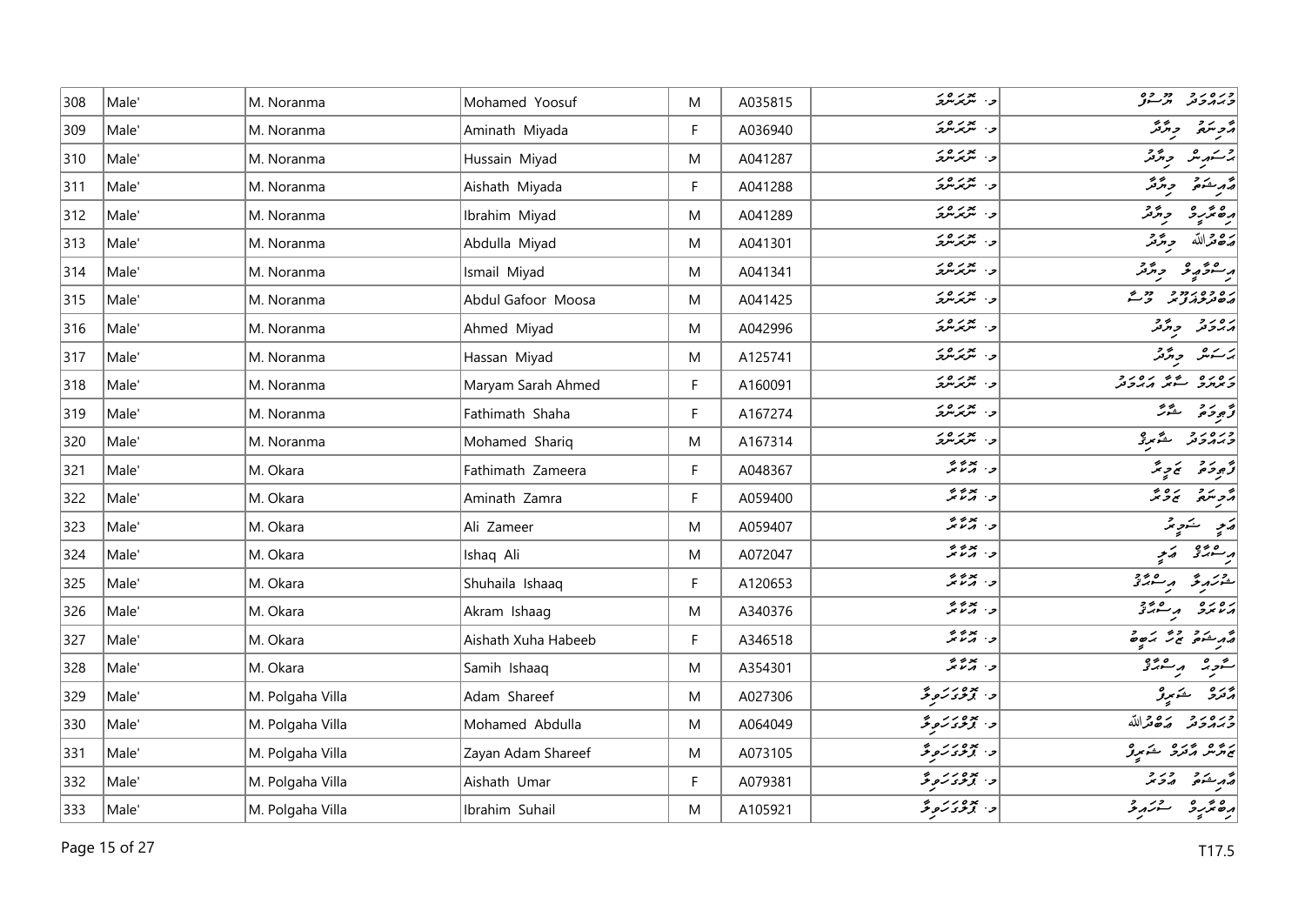| 334 | Male' | M. Polgaha Villa | Shamsunnahar                           | F  | A140658 | وسپیموتر ترعری                           | شەھ رەھ برىز چ                                   |
|-----|-------|------------------|----------------------------------------|----|---------|------------------------------------------|--------------------------------------------------|
| 335 | Male' | M. Polgaha Villa | Ismail Dhihan Hameed                   | M  | A348904 | <sub>و</sub> . بودر ر <sub>و</sub> وً    | ړ هڅوړی مرته ترومز                               |
| 336 | Male' | M. Polgaha Villa | Nishdha Mohamed Abdulla                | F. | A366594 | <sub>و: ن</sub> وورىرو ژ                 | سرعونه ورورو رووالله                             |
| 337 | Male' | M. Raakani       | Mohamed Husney                         | M  | A011347 | ح• مُرَكَمَ مَس                          | ورەرو جىمسى                                      |
| 338 | Male' | M. Raakani       | Ali Mohamed                            | M  | A022864 | <br> حسنتمنوسر                           | أمجمع وره رو                                     |
| 339 | Male' | M. Raakani       | AISHATH TANYA HUSNEY<br><b>MOHAMED</b> | F  | A038315 | —<br> ح• مُحمَّدَ مير                    | ה היה שיתה הלית כנסיד                            |
| 340 | Male' | M. Raakani       | Husney Mohamed                         | M  | A053293 | <br> حسنتم تم تكسير                      | 2 موسى 2019 دو                                   |
| 341 | Male' | M. Raakani       | THAIM ABDULLA RASHEED                  | M  | A105795 | - مَدَّمَسِ                              | مجردة مكاميلله متشومه                            |
| 342 | Male' | M. Ranfaga       | Abdulla Khaleel                        | M  | A099326 | وستره ورز                                | 5% اللّه ترجيحه                                  |
| 343 | Male' | M. Ranfaga       | Aishath Yumnu Abdulla                  | F  | A351642 | و- ئۇشۇڭ                                 | م مشوم مرحمد مقدالله                             |
| 344 | Male' | M. Ranhathaa     | Aishath Ibrahim                        | F  | A048450 | و . بر در د                              | مەستىم مەمگرى                                    |
| 345 | Male' | M. Ranhathaa     | Aminath Zimam Mohamed<br>Zubair        | F  | A382416 | و . نرمزره<br>و . نرمزره                 |                                                  |
| 346 | Male' | M. Sandy Hollow  | Ahmed Haneef                           | M  | A037424 | د. ڪئيندي محرمي                          | دەر ج برس                                        |
| 347 | Male' | M. Sandy Hollow  | Sanfa Ali                              | F  | A052606 | د . ڪشي پيرچ<br>م                        | ستعتلى الأمج                                     |
| 348 | Male' | M. Sandy Hollow  | Mohamed Fazeeh                         | M  | A052607 | ى ئىشق <sub>ىي</sub> بىرى<br>مەستەمىرىيە | وره رو کریم ج                                    |
| 349 | Male' | M. Sandy Hollow  | Aminath Ali                            | F  | A056678 | ى سەھىيە <i>بىرى</i>                     | أأترسم أأأتمج                                    |
| 350 | Male' | M. Sandy Hollow  | Aishath Ivnisha                        | F  | A077808 | د . ڪئي پيرچ<br>م                        |                                                  |
| 351 | Male' | M. Sandy Hollow  | Mariyam Fazeela                        | F  | A077809 | د . ستوريخ ربحو                          | ر ه ر ه<br><del>ر</del> بر بر ژ<br>تى سىپەنتى    |
| 352 | Male' | M. Sandy Hollow  | Aminath Ahmed                          | F  | A077810 | د . ستامبر و میزد<br>د . ستامبر و میز    | پروژبر<br>أثر حريره                              |
| 353 | Male' | M. Sandy Hollow  | Ahmed Ali                              | M  | A079402 | ى ئىشق <sub>ىي</sub> بىرى<br>مەستەمىرىيە | برە رىپى كەبى                                    |
| 354 | Male' | M. Sandy Hollow  | Ismail Niyaz                           | M  | A120181 | ى ئەش <sub>ىۋ</sub> رىۋ                  | أبر ستتحرير ومسترجي                              |
| 355 | Male' | M. Sandy Hollow  | Fathimath Ali                          | F  | A126135 | د . ڪنگري پيرم<br>م                      | ومجموحه المتعج                                   |
| 356 | Male' | M. Sandy Hollow  | Mohamed Ahmed                          | M  | A334377 | ى سەھىيە <i>بىرى</i>                     | ورەر دەرد<br><i>دىد</i> ەردى <sub>ر</sub> مەردىر |
| 357 | Male' | M. Sandy Hollow  | Fathmath Ahmed                         | F  | A341234 | د . ڪئي پيرچ<br>م                        | و ده پره ده د                                    |
| 358 | Male' | M. Sandy Hollow  | Aishath Noora                          | F. | A341235 | ى سەھىيە <i>بىرە</i>                     | و در دور<br>مارستومی سرچر                        |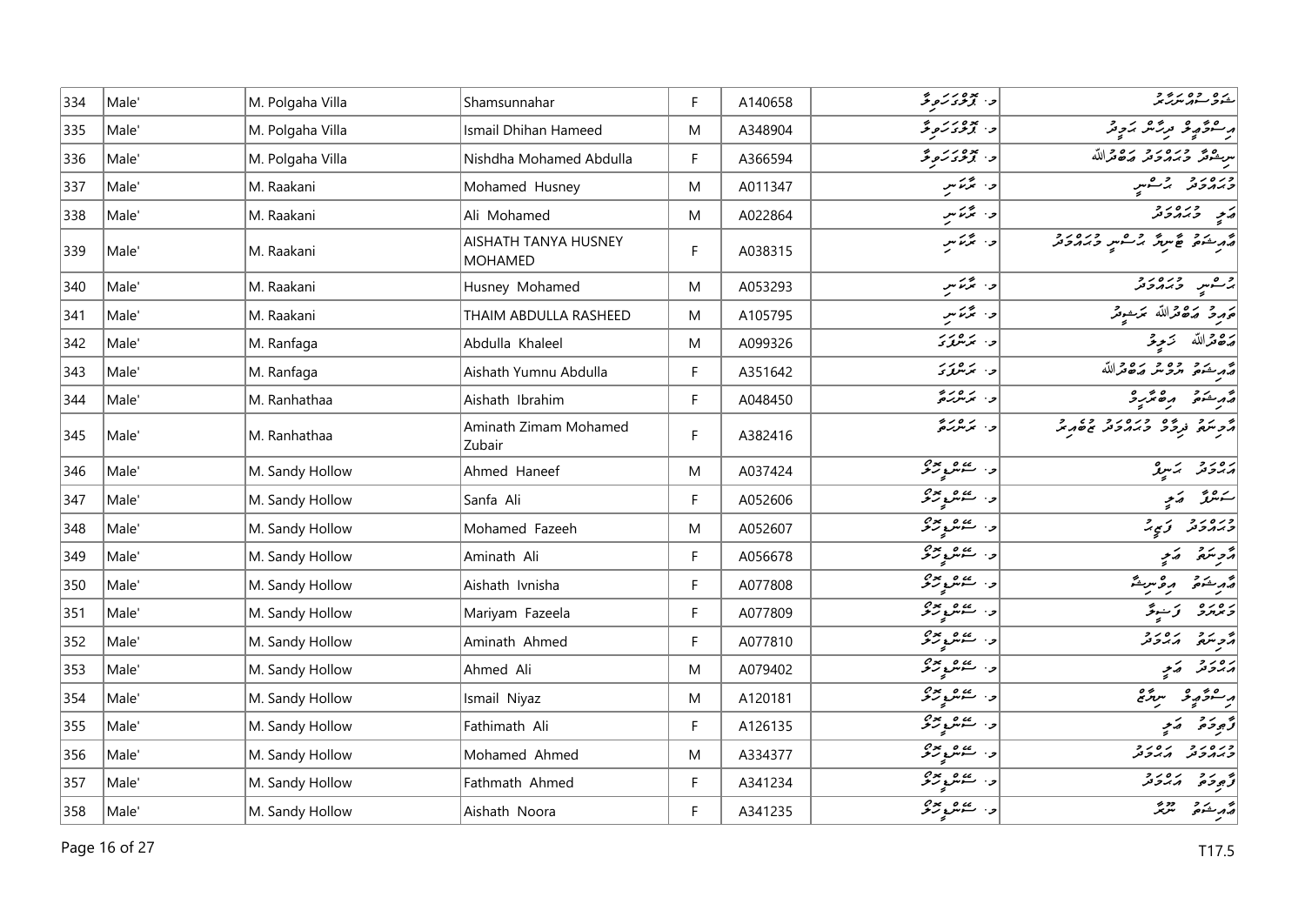| 359 | Male' | M. Sandy Hollow | Ahmed Arif             | M | A341854 | د. ڪئيندي محرمي                                                                                                                                                                                                                                                                                                                                                                                                                                             | برەر ئە ئەر                                          |
|-----|-------|-----------------|------------------------|---|---------|-------------------------------------------------------------------------------------------------------------------------------------------------------------------------------------------------------------------------------------------------------------------------------------------------------------------------------------------------------------------------------------------------------------------------------------------------------------|------------------------------------------------------|
| 360 | Male' | M. Sandy Hollow | Ibrahim Arif           | M | A341856 | <sub>ح</sub> . ڪ <sub>ئ</sub> نگر <sub>و</sub> بيزي                                                                                                                                                                                                                                                                                                                                                                                                         |                                                      |
| 361 | Male' | M. Sandy Hollow | Aishath Ilaf Haneef    | F | A345127 | د . سيمبر ميزم .<br>مستور بر د                                                                                                                                                                                                                                                                                                                                                                                                                              | ره بره و بره<br>ره بررد و برر<br>په شوه پروژ برس     |
| 362 | Male' | M. Sandy Hollow | Hussain Iyaz Haneef    | M | A345128 | ل عده بره بره<br>اح                                                                                                                                                                                                                                                                                                                                                                                                                                         |                                                      |
| 363 | Male' | M. Sandy Hollow | Mariyam Shiuna         | F | A357243 | د . سىشى بىرى<br>د . سىشى بىر                                                                                                                                                                                                                                                                                                                                                                                                                               | رەرە خەرش                                            |
| 364 | Male' | M. Sandy Hollow | Arifa Naazleen         | F | A396317 | د. ڪشوريو                                                                                                                                                                                                                                                                                                                                                                                                                                                   | أشبرة الشيخ يرمثر                                    |
| 365 | Male' | M. Sandy Hollow | Aishath Nasha          | F | A396318 | د . ڪئي هيچ ميزم<br>د . ڪئي هيچ ميزمو                                                                                                                                                                                                                                                                                                                                                                                                                       | و د ده کرد که<br>د کار شوه کرد ک                     |
| 366 | Male' | M. Snowliya     | Hassan Ali             | M | A034796 | ار. ڪشعبر                                                                                                                                                                                                                                                                                                                                                                                                                                                   | تاسكىش كەيچ                                          |
| 367 | Male' | M. Snowliya     | Zakiyya Hassan         | F | A054040 | د. ڪشھرمر                                                                                                                                                                                                                                                                                                                                                                                                                                                   |                                                      |
| 368 | Male' | M. Snowliya     | Fathmath Shafa Hussain | F | A333490 | <sub>و</sub> . س <sup>و</sup> متر <sub>م</sub> ر                                                                                                                                                                                                                                                                                                                                                                                                            | ژُودَه شرَ ژَــَه ش                                  |
| 369 | Male' | M. Snowliya     | Mohamed Saiyaf Hussain | M | A375690 | د . سگهروردگر                                                                                                                                                                                                                                                                                                                                                                                                                                               | כנסור נספר באתית                                     |
| 370 | Male' | M. Snowliya     | Mohamed Ziyaan         | M | A397013 | و. ڪسرچيز                                                                                                                                                                                                                                                                                                                                                                                                                                                   | כנסגב<br>כממכת <sub>מ</sub> מלית                     |
| 371 | Male' | M. Tea Rose     | Ishag Hassan           | M | A079879 | د. ۾ پڙے                                                                                                                                                                                                                                                                                                                                                                                                                                                    | ما شهري الاستانتر                                    |
| 372 | Male' | M. Tea Rose     | Hussain Shifaz         | M | A092670 | د. ڇِگرٿ                                                                                                                                                                                                                                                                                                                                                                                                                                                    | چرىكىرىش ھوۋىچ                                       |
| 373 | Male' | M. Tea Rose     | Aslam Abdul Saththar   | M | A092700 | د. ڇِگرٿ                                                                                                                                                                                                                                                                                                                                                                                                                                                    | ر ه ره دره ده در در<br>در سوتر در هاندر سوره د       |
| 374 | Male' | M. Tea Rose     | Thasleem               | M | A092703 | <sub>و</sub> . ی <sub>و</sub> یر م                                                                                                                                                                                                                                                                                                                                                                                                                          | ۇسۇرۇ                                                |
| 375 | Male' | M. Tea Rose     | Aneesa Saeed           | F | A100001 | د. ڇِرُبُ                                                                                                                                                                                                                                                                                                                                                                                                                                                   | ر<br>رئيس سنور                                       |
| 376 | Male' | M. Tea Rose     | Abdul Sattar Ibrahim   | M | A100358 | <sub>و</sub> . پوپرے                                                                                                                                                                                                                                                                                                                                                                                                                                        |                                                      |
| 377 | Male' | M. Tea Rose     | Eman Ishaq             | M | A112288 | $\begin{bmatrix} 0 & \mathcal{C} & \mathcal{C} & \mathcal{C} & \mathcal{C} & \mathcal{C} & \mathcal{C} & \mathcal{C} & \mathcal{C} & \mathcal{C} & \mathcal{C} & \mathcal{C} & \mathcal{C} & \mathcal{C} & \mathcal{C} & \mathcal{C} & \mathcal{C} & \mathcal{C} & \mathcal{C} & \mathcal{C} & \mathcal{C} & \mathcal{C} & \mathcal{C} & \mathcal{C} & \mathcal{C} & \mathcal{C} & \mathcal{C} & \mathcal{C} & \mathcal{C} & \mathcal{C} & \mathcal{C} & \$ | ورځند و جنگتی                                        |
| 378 | Male' | M. Tea Rose     | Thasleema Abdul Sattar | F | A119908 | د. عٍ تُرْبُ                                                                                                                                                                                                                                                                                                                                                                                                                                                | ر ٥ ۶ ٥ ٥ ٠ ٥ ٠<br>پره تر پر سوړنو بر<br>ە ئەسەبەر   |
| 379 | Male' | M. Tea Rose     | Mohamed Ibrahim        | M | A131769 | <sub>و</sub> . پوپر م                                                                                                                                                                                                                                                                                                                                                                                                                                       |                                                      |
| 380 | Male' | M. Tea Rose     | ZAHIDA IBRAHIM         | F | A140806 | 2.2                                                                                                                                                                                                                                                                                                                                                                                                                                                         | تجربقه وكالجربر                                      |
| 381 | Male' | M. Tea Rose     | Aminath Shabeena       | F | A140850 | د. ۾ پڙے                                                                                                                                                                                                                                                                                                                                                                                                                                                    | مزويتنى كمحتويتر                                     |
| 382 | Male' | M. Tea Rose     | Fathmath Shifana       | F | A140852 | د. ڇِرُ گ                                                                                                                                                                                                                                                                                                                                                                                                                                                   | قرجوخا مستقرين                                       |
| 383 | Male' | M. Tea Rose     | Faisal Mohamed         | M | A140853 | د. ڇِرُ گ                                                                                                                                                                                                                                                                                                                                                                                                                                                   | و ره ر و<br><i>و پر</i> و تر<br>ى بە سەنىۋ           |
| 384 | Male' | M. Tea Rose     | Azuma Abdul Sattar     | F | A333837 | د. ڇِرُبُ                                                                                                                                                                                                                                                                                                                                                                                                                                                   | ر و د<br>در بار<br>ره وه رره د و<br>پره توپر شهره بر |
|     |       |                 |                        |   |         |                                                                                                                                                                                                                                                                                                                                                                                                                                                             |                                                      |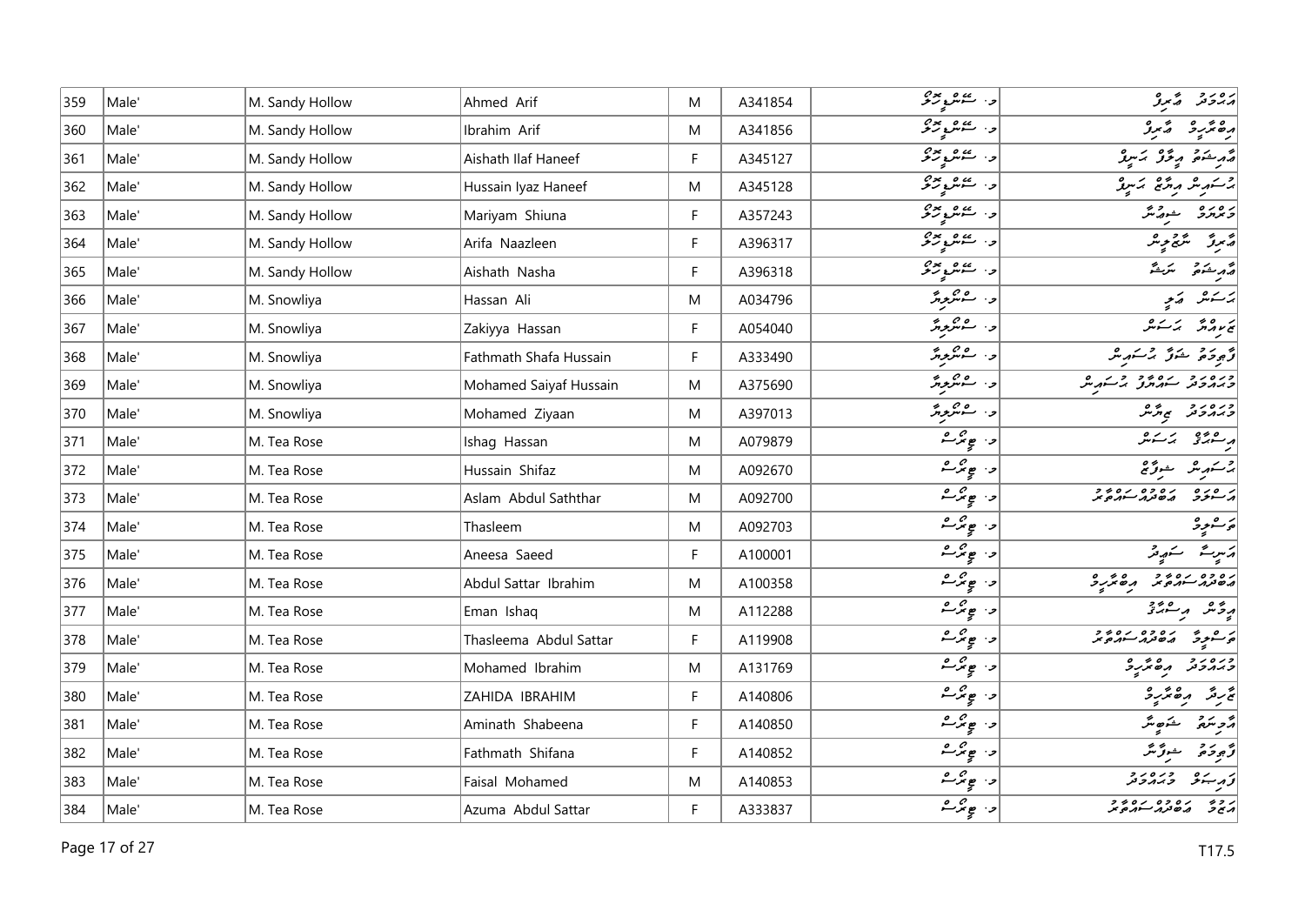| 385 | Male' | M. Tea Rose         | Asma Abdul Sattar     | F.          | A333839 | د. ڇِ تُرُ ٿُ                     | ره وه ره دو<br>پره توپر سوړه پر<br>رزيە ۋ      |
|-----|-------|---------------------|-----------------------|-------------|---------|-----------------------------------|------------------------------------------------|
| 386 | Male' | M. Tea Rose         | Eelaf Ishaq           | F           | A366663 | د. ڇِرُبُ                         | پرځونه پر عبريږ                                |
| 387 | Male' | M. Tea Rose         | Rifga Mohamed         | F           | A372125 | د. ڇِرُبُ                         | ىروگە<br>و ره ر د<br>تر پر ژمر                 |
| 388 | Male' | M. Tea Rose         | Firasha Mohamed       | F           | A378304 | د . جو چر <sub>ے</sub>            | وبرثة<br>و ره ر و<br><i>و ټ</i> رو تر          |
| 389 | Male' | M. Tea Rose         | Firushan Mohamed      | M           | A388410 | د . جو چرگ                        | و در در در در د                                |
| 390 | Male' | M. Tharaanaage      | Abdulla Shafee        | M           | A001904 | و . نو پورې<br>و . نو پرس         | پر <b>چ</b> و اللّه څوړ                        |
| 391 | Male' | M. Tharaanaage      | Hassan Shafraz        | M           | A001905 | ر به نوره د                       | برسەش شەرىرە                                   |
| 392 | Male' | M. Tharaanaage      | Rabia Ismail          | F           | A036803 | ر به نوره د                       | بموثه مستحصفه                                  |
| 393 | Male' | M. Tharaanaage      | Mahmoodh Zakariyya    | M           | A036804 | ر د و بر و و و                    | ג 2000 - גן גם כי                              |
| 394 | Male' | M. Tharaanaage-aage | Faheema Ismail        | F           | A113108 | ر و و و و و و و<br>و · هوسری ار و | دَرِدَ رِحْدَرِدِ                              |
| 395 | Male' | M. Ulhaa            | Mohamed Manik         | M           | A010231 | و٠ درگ                            | 2 גם גבג<br><i>ב ג</i> וג <i>ב</i> וגר ייגו    |
| 396 | Male' | M. Ulhaa            | Aminath Zaina         | $\mathsf F$ | A144666 | و٠ درگ                            | مزمر يتمريثر                                   |
| 397 | Male' | M. Ulhaa            | Zayana Mohamed        | $\mathsf F$ | A354838 | و٠ درگ                            | ر مجر شر و ره د و<br> محامد سر الرحمند الرحمند |
| 398 | Male' | M. Vihafaru         | Abdulla Hassan        | M           | A042485 | د· وِرَدَ پَرُ                    | مَەھْدَاللَّهُ يَرْسَمْسُ                      |
| 399 | Male' | M. Vihafaru         | Adam Haleem           | M           | A053322 | و· وِرَدَ پُرُ                    | أرمزو بروو                                     |
| 400 | Male' | M. Vihafaru         | Surayya Hassan        | F           | A070316 | <sub>وس</sub> وِرَدَ پَرُ         | قويرە ئەسكەش                                   |
| 401 | Male' | M. Vihafaru         | Hussain Hassan        | M           | A082578 | <sub>وس</sub> وِرَدَ پَرُ         | چەسەر بۇ بەسەنلە                               |
| 402 | Male' | M. Vihafaru         | Ibrahim Shahid        | M           | A092352 | <mark>وسوتۇنم</mark>              | رەنزىر شرىر                                    |
| 403 | Male' | M. Vihafaru         | Mohamed Imran         | M           | A092353 | <sub>وس</sub> وِرَدَ پَرُ         |                                                |
| 404 | Male' | M. Vihafaru         | Fathimath Hassan      | F           | A092354 | <sub>وس</sub> وِرَدَ پَرُ         | ۇۋۇۋە ئەسكىر                                   |
| 405 | Male' | M. Vihafaru         | Aminath Sirufa        | $\mathsf F$ | A121666 | وسوتزتر                           | ۇ بەر ئەر                                      |
| 406 | Male' | M. Vihafaru         | Fathimath Yasfa       | F           | A283086 | و <sub>ا</sub> وِرَدَ پُرُ        | و و ده در ۱۵ و                                 |
| 407 | Male' | M. Vihafaru         | Eman Hussain          | M           | A283095 | <sub>وس</sub> وِرَدَ پَرُ         | أروحه برستهر مر                                |
| 408 | Male' | M. Vihafaru         | Nooman Hussain Hassan | M           | A283097 | وسورترتر                          | ووہ و و مرکز کرکے گر                           |
| 409 | Male' | M. Vihafaru         | Iman Hussain          | M           | A354799 | وسورترتر                          | مەر ئەسىر                                      |
| 410 | Male' | M. Vihafaru         | Aminath Aikath        | F           | A354804 | وسوتزتر                           | أترجعني مديرة                                  |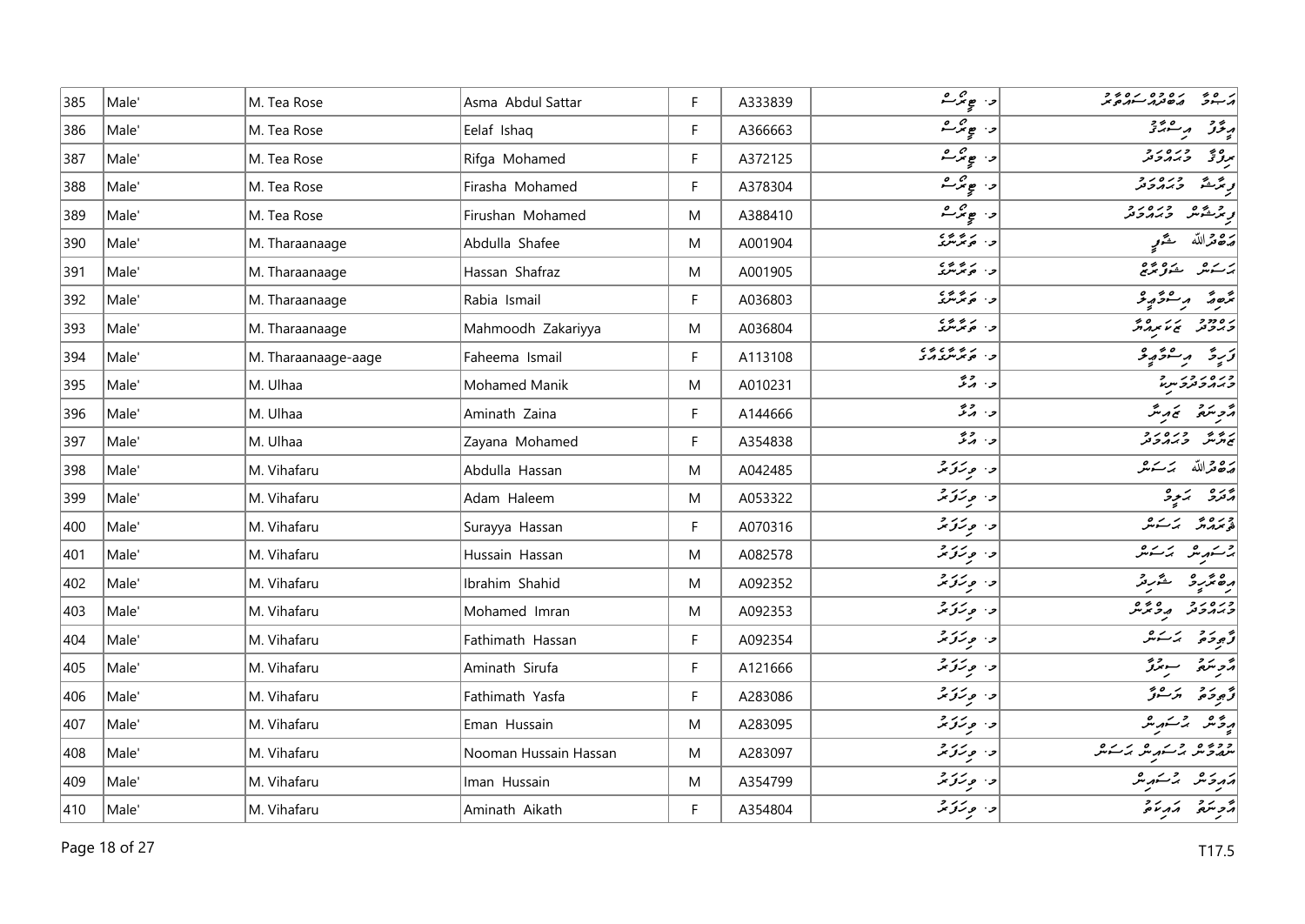| 411 | Male' | M. Vihafaru          | Mohamed Saifulla     | M         | A354806 | و <sub>'</sub> وِرَدَرْ پُرُ                                                                                                | وبرە بە ئەرقەللە                                       |
|-----|-------|----------------------|----------------------|-----------|---------|-----------------------------------------------------------------------------------------------------------------------------|--------------------------------------------------------|
| 412 | Male' | M. Water Valley      | Ahmed Asim           | M         | A070675 | د . ه څو په پوځ په                                                                                                          | بر 2 د ج<br>م <i>ر</i> بر <del>د</del> تر<br>رمح سبه و |
| 413 | Male' | M. Waving Light      | Mariyam Rifau        | F         | A051113 | و· ٷۄؚٮٮ۠ <sub>ػ</sub> ڔ؋                                                                                                   | ر ه ر ه<br><del>و</del> بربرو<br>برود                  |
| 414 | Male' | M. Waving Light      | Aminath Adam         | F         | A051114 | و· ٷويتروكرم                                                                                                                | پور ہ<br>پر تر تر<br>أرمره                             |
| 415 | Male' | M. Waving Light      | Aishath Rafiyya      | F         | A051115 | و· گۈم <sub>و</sub> ش <sub>ىد</sub> <del>ك</del> ەر ق                                                                       | ىمرومەتر<br>و در شه د<br>د کر                          |
| 416 | Male' | M. Waving Light      | Abdulla Rifau        | ${\sf M}$ | A055777 | و بمحو شد ځه و                                                                                                              | صقعرالله<br>بروگر                                      |
| 417 | Male' | M. Waving Light      | Adam Rifau           | ${\sf M}$ | A088888 | و· ٷۄؚٮٮ۠ <sub>ڬ</sub> ڬڔۄۨۛ                                                                                                | وره برژه.<br>منرد برژه.                                |
| 418 | Male' | M. Waving Light      | Ismail Rifau         | ${\sf M}$ | A300215 | و· ٷۄٮٮ۠ۯڋر؋                                                                                                                | ر شۇرۇ برۇر                                            |
| 419 | Male' | M. Waving Light      | Aik Abdulla Rifau    | M         | A333961 | و· ځو شرخه خه                                                                                                               | مَدِين مَءْمِراللَّهُ مِرْتَرْمُ                       |
| 420 | Male' | M. White Label       | Ibrahim Niyaz        | M         | A028027 | 30990.5                                                                                                                     | وەترىر سرترى                                           |
| 421 | Male' | M. White Label       | Ahmed Ikram          | ${\sf M}$ | A037547 | 30990.5                                                                                                                     |                                                        |
| 422 | Male' | M. White Label       | Mohamed Husham       | M         | A038401 | 30990000                                                                                                                    | ورەر د د دو                                            |
| 423 | Male' | M. White Label       | Shamsul Huda         | F         | A038410 | 50500000                                                                                                                    | شەۋىسەۋ <i>رى</i> گر                                   |
| 424 | Male' | M. White Label       | Mohamed Fayaz        | M         | A049895 | ד ק פניפיקים<br>ד ק פניפיקים                                                                                                | כנסנכ נבס                                              |
| 425 | Male' | M. White Label       | Aishath Areen Ikram  | F         | A167761 | 30990.5.5                                                                                                                   | ومرشوخ وبميشر مرامزد                                   |
| 426 | Male' | M. White Pigeon      | Aishath Inaya        | F         | A000743 | وستوري ويحارث                                                                                                               | وكرمشكم وستكر                                          |
| 427 | Male' | M. White Pigeon      | Mohamed Falih Faisal | M         | A332081 | د· غ <sub>ا</sub> رغ بوځ مګر                                                                                                | ورەرو ۋور ۋەب ك                                        |
| 428 | Male' | M. Yardly            | Hajara Hussain       | F         | A064304 | ح په مرگوري مو                                                                                                              | يوريو ومسكر مر                                         |
| 429 | Male' | M. Yardly            | Hammadh Mohamed      | M         | A307816 | د · مرَّمر، و په                                                                                                            | נסיי כנסני<br>ג'גלע כג'גלע                             |
| 430 | Male' | M. Yardly            | Humaidh Mohamed      | ${\sf M}$ | A339267 | ح التر مرة مح                                                                                                               | أرد و ورەرو                                            |
| 431 | Male' | M. Yardly            | Ahmed Mohamed        | M         | A339280 | <br> ح• مرگمره محمد                                                                                                         | נפגב בנסגב<br>גגבע בג <mark>ג</mark> בע                |
| 432 | Male' | M. Yardly Dhekunubai | Ahmed Rashwan        | M         | A035088 | כי תל בנקודוסת                                                                                                              | رەرد برەھ مە<br>مەروىر برخو <i>ۋ</i> ىر                |
| 433 | Male' | M. Yardly Dhekunubai | Zuleykha Ibrahim     | F         | A057782 | د . مرو مورد متعدد .<br>مستقطع متعدد متعدد .                                                                                | تم تورثه ره تر په د                                    |
| 434 | Male' | M. Zamzam            | Mohamed Hashim       | M         | A053085 | $\overset{\circ}{\mathcal{E}}$ $\overset{\circ}{\mathcal{E}}$ $\overset{\circ}{\mathcal{E}}$ $\overset{\circ}{\mathcal{E}}$ | ور ەر د<br>ت <i>ر بە</i> ر تەر                         |
| 435 | Male' | M. Zamzam            | Falah Faiz           | M         | A263581 | $555 - 5$                                                                                                                   | ویڅر<br>ترمرج                                          |
| 436 | Male' | M. Zamzam            | Faraha Faiz          | F         | A263585 | 555.                                                                                                                        | ۇترىز قەرىج                                            |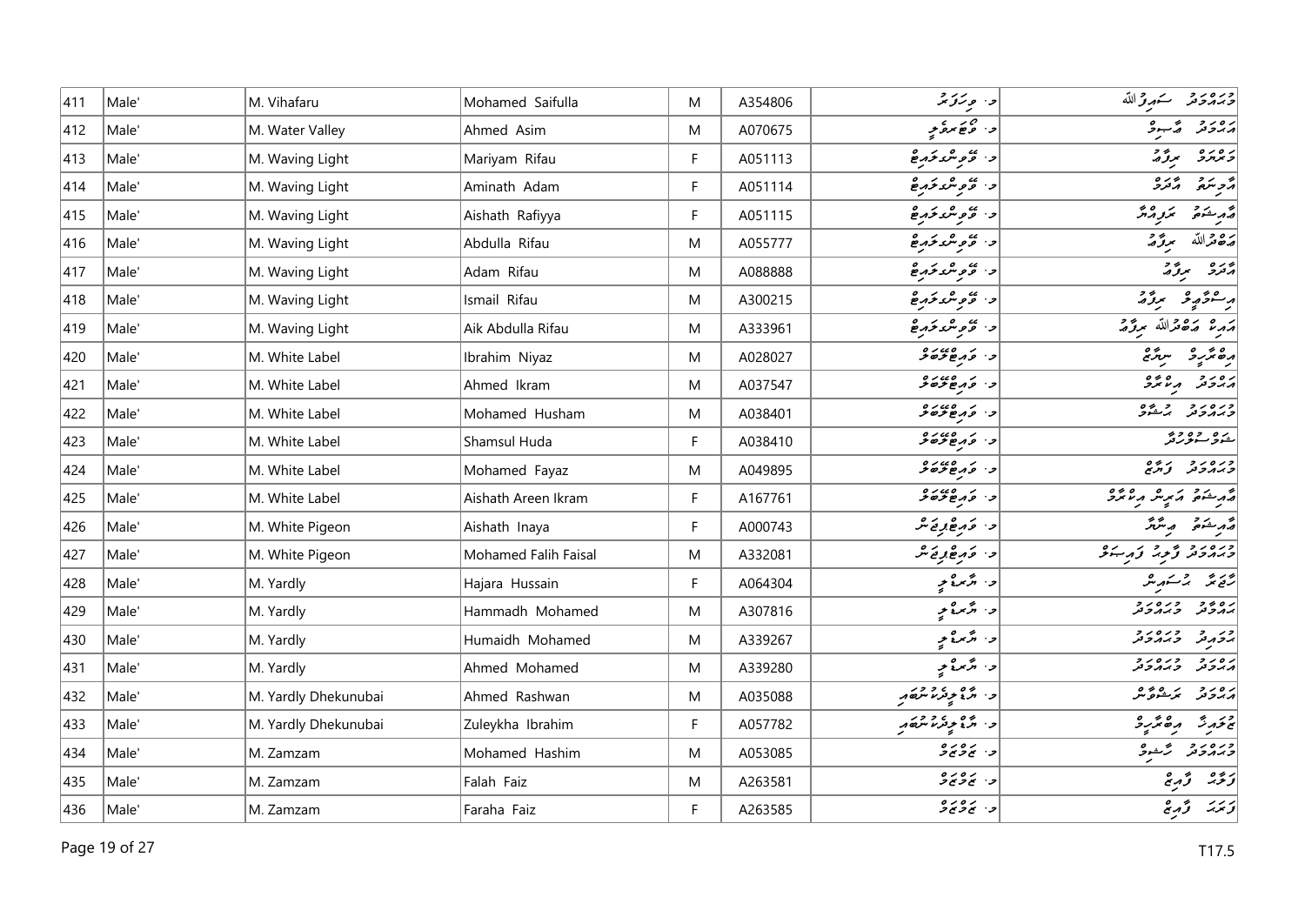| 437 | lMale' | M. Zeyvaru | Mohamed Fazeel Rasheed | M  | A032067 | ے میں دی۔<br>ح• می حو میں | وبرە دو ترىنىدى ترىشىتر                 |
|-----|--------|------------|------------------------|----|---------|---------------------------|-----------------------------------------|
| 438 | Male'  | M. Zeyvaru | Muaviyath Mohamed      | M  | A034871 | <sub>ح</sub> .    يې د چر | כל נכ כנסנכ<br>כ <i>הפתם כג</i> הכת     |
| 439 | Male'  | M. Zeyvaru | Abdul Rasheed Ali      | M  | A037213 | ے میں دی۔<br>ح• می حو مگر | פיסור מביע ברית האבין                   |
| 440 | Male'  | M. Zeyvaru | Aminath Fazna Rasheed  | F. | A043958 | د ، سي د د                | أمراه متروم وكالمتمر مكرسومر            |
| 441 | Male'  | M. Zeyvaru | Mumthaz Adam           | M  | A045710 | د ، سی دیگر               | وه پوه   پوره<br>  <i>و و</i> ج عمد امر |
| 442 | Male'  | M. Zeyvaru | Fazeena Rasheed        | F  | A053136 | ے میں دی۔<br>ح• سی حو س   | كوسي متثر مترسوقر                       |
| 443 | Male'  | M. Zeyvaru | Khadeeja Abdul Rahman  | F  | A054221 | د ، سی د د                | كترقح مكافح مده و محمد                  |
| 444 | Male'  | M. Zeyvaru | Ismail Faizal Rasheed  | M  | A055991 | ر می در<br>د اسمی کار     | أرجع ويدعى ترسيقه                       |
| 445 | Male'  | M. Zeyvaru | Mariyam Fizaana Rashyd | F  | A055992 | ے میں دی۔<br>ح• سی حو س   | د وبرو و پخ مگر برَٹویر                 |
| 446 | Male'  | M. Zeyvaru | Ibrahim Fazul Rasheed  | M  | A055993 | د ، سي د د                | أرەپرىرى كەسىرى برىشوش                  |
| 447 | Male'  | M. Zeyvaru | Aminath Nashmy Fazeel  | F  | A063279 | ے میں دی۔<br>ح• می حو محر | أأتريتهم لترشو وتنوفر                   |
| 448 | Male'  | M. Zeyvaru | Ahmed Fizaal Rasheed   | M  | A064744 | د ، سی د د                | أرور ويستمو برجور                       |
| 449 | Male'  | M. Zeyvaru | Ulfa Faiz              | F  | A080057 | د ، سی د تر               | أوه بحج ومنح                            |
| 450 | Male'  | M. Zeyvaru | Ali Yaeesh Mohamed     | M  | A155465 | ر می در<br>د اسمی کار     | أركم الكرمي ومردور                      |
| 451 | Male'  | M. Zeyvaru | Abdulla Rayyan Fizaal  | M  | A158664 | <sub>ح</sub> .    يې د چر | رە داللە برەپرى رىيو                    |
| 452 | Male'  | M. Zeyvaru | HUSSAIN NAISH FAZEEL   | M  | A333766 | ے میں 2<br>ترسمبر 20 مگر  | رجمتهرش شريك ترسوفى                     |
| 453 | Male'  | M. Zeyvaru | Aishath Inan Muaviyath | F. | A349466 | ر می در<br>د اسمی کار     | أحمد شده و مسر و مرور د                 |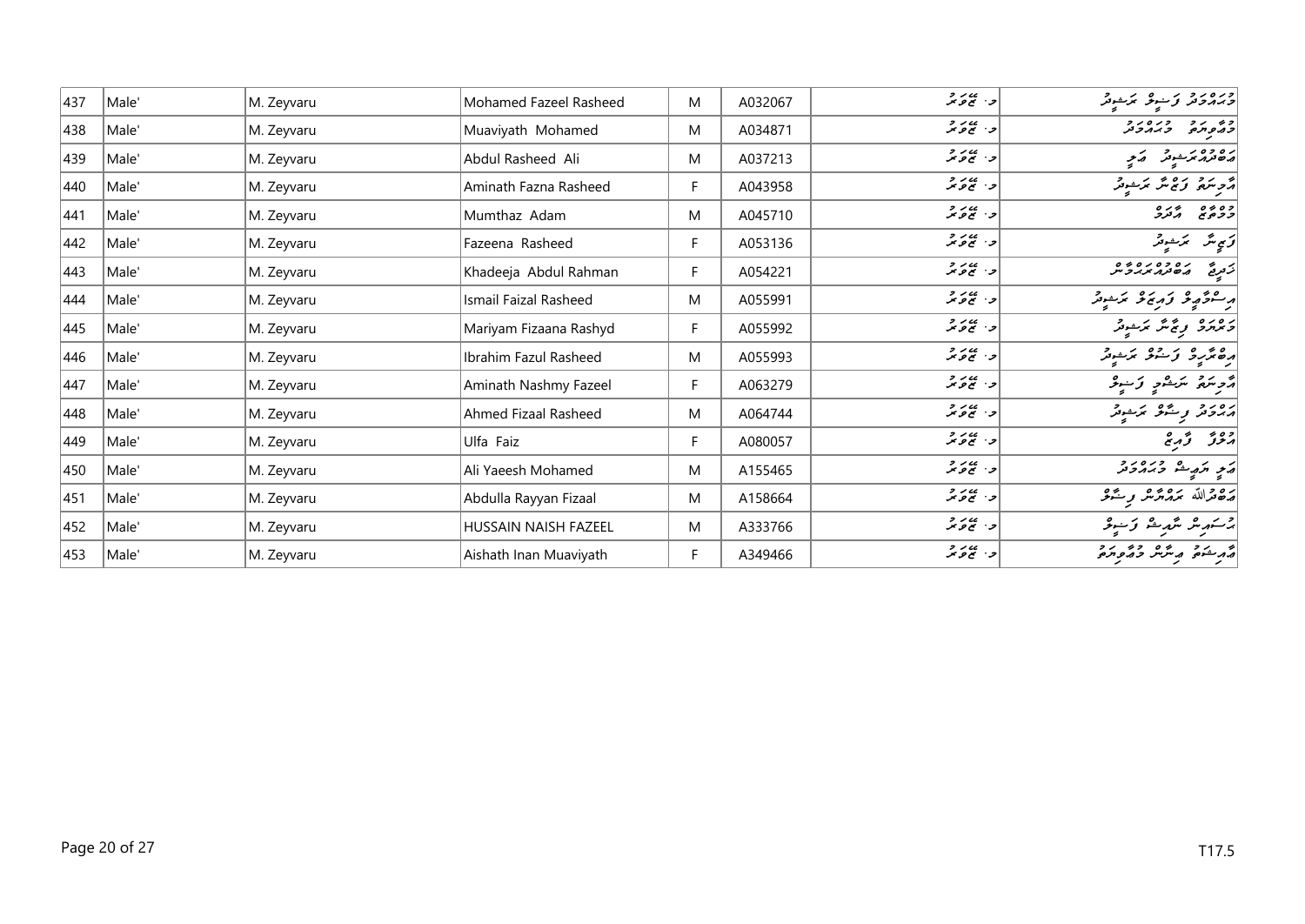## *w7qAn8m?sCw7mRo>u;wEw7mRw;sBo<*

| ' مرمر | 'يئرىثر: |
|--------|----------|
|        |          |
|        |          |
|        |          |

## *w7q9r@w7m>sCw7qHtFoFw7s;mAm=q7w7qHtFoFw7s;*

| يئرمىش: | $^{\circ}$<br>. سر سر<br>$\cdot$ | $\circ$ $\sim$<br>-- | يئرمثر |
|---------|----------------------------------|----------------------|--------|
|         |                                  |                      |        |
|         |                                  |                      |        |
|         |                                  |                      |        |

| $\frac{2}{n}$ | $\overline{\phantom{a}}$ | اير هنه. | $\mathcal{O} \times$<br>سرسر |
|---------------|--------------------------|----------|------------------------------|
|               |                          |          |                              |
|               |                          |          |                              |
|               |                          |          |                              |

| ' ئىرتىر: | سر سر |  |
|-----------|-------|--|
|           |       |  |
|           |       |  |
|           |       |  |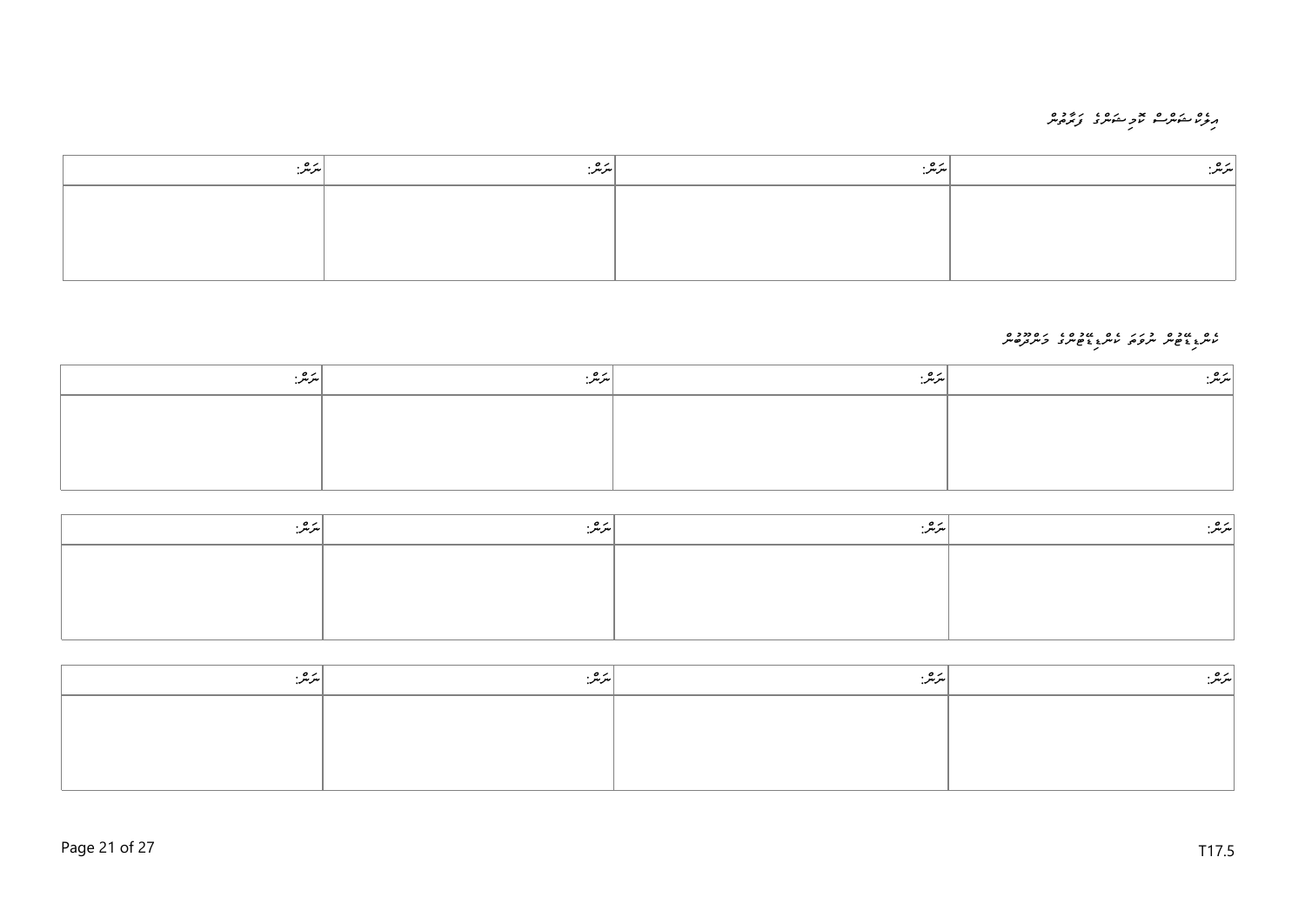| يزهر | $^{\circ}$ | ىئرىتر: |  |
|------|------------|---------|--|
|      |            |         |  |
|      |            |         |  |
|      |            |         |  |

| <sup>.</sup> سرسر. |  |
|--------------------|--|
|                    |  |
|                    |  |
|                    |  |

| ىئرىتر. | $\sim$ | ا بر هه. | لىرىش |
|---------|--------|----------|-------|
|         |        |          |       |
|         |        |          |       |
|         |        |          |       |

| 。<br>مرس. | $\overline{\phantom{a}}$<br>مر سر | يتريثر |
|-----------|-----------------------------------|--------|
|           |                                   |        |
|           |                                   |        |
|           |                                   |        |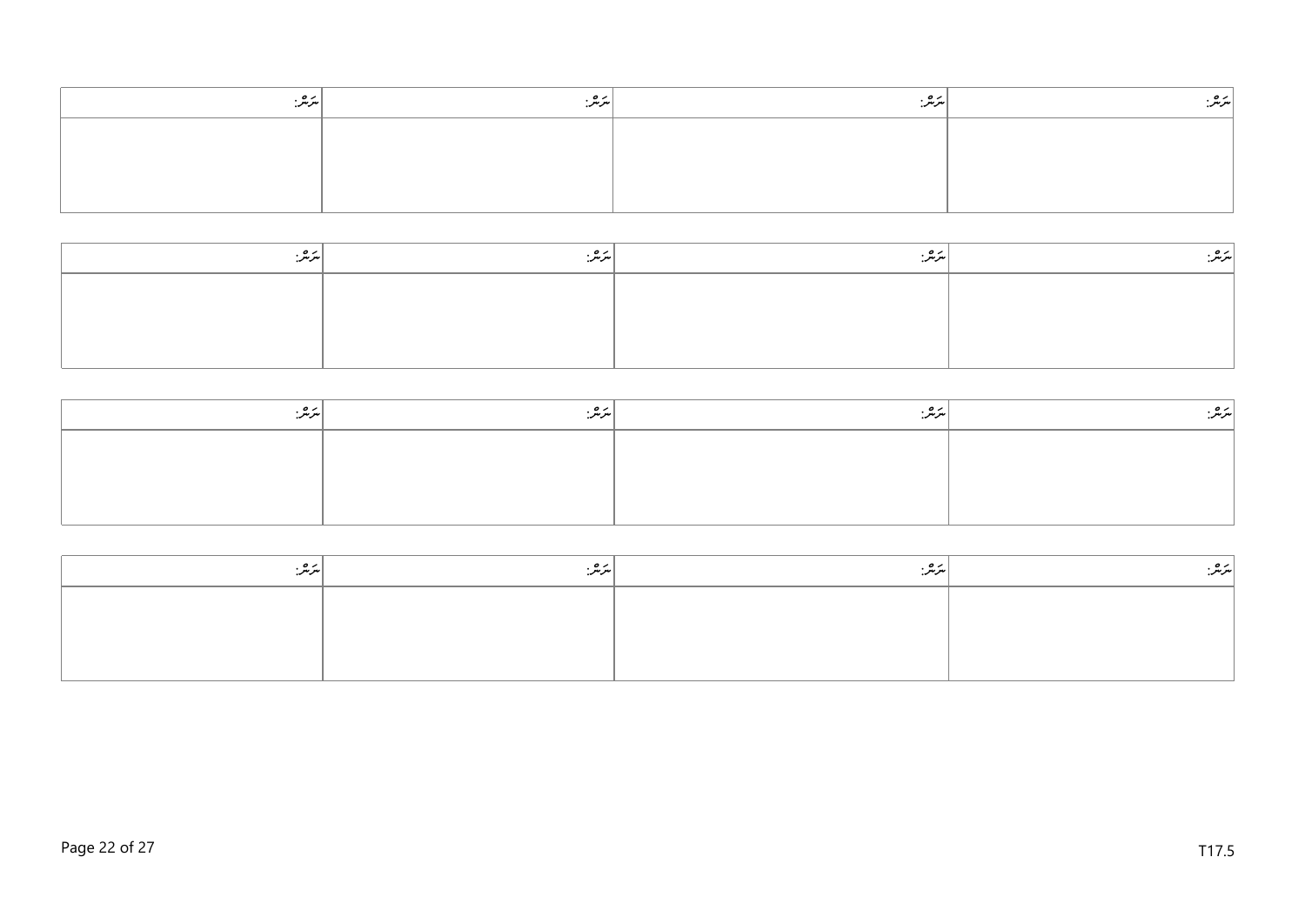| ير هو . | $\overline{\phantom{a}}$ | يرمر | اير هنه. |
|---------|--------------------------|------|----------|
|         |                          |      |          |
|         |                          |      |          |
|         |                          |      |          |

| ىر ھ | $\circ$ $\sim$<br>ا سرسر. | $\circ$ $\sim$<br>' سرسر . | o <i>~</i><br>سرسر. |
|------|---------------------------|----------------------------|---------------------|
|      |                           |                            |                     |
|      |                           |                            |                     |
|      |                           |                            |                     |

| 'تترنثر: | . .<br>يسمونس. |  |
|----------|----------------|--|
|          |                |  |
|          |                |  |
|          |                |  |

|  | . ه |
|--|-----|
|  |     |
|  |     |
|  |     |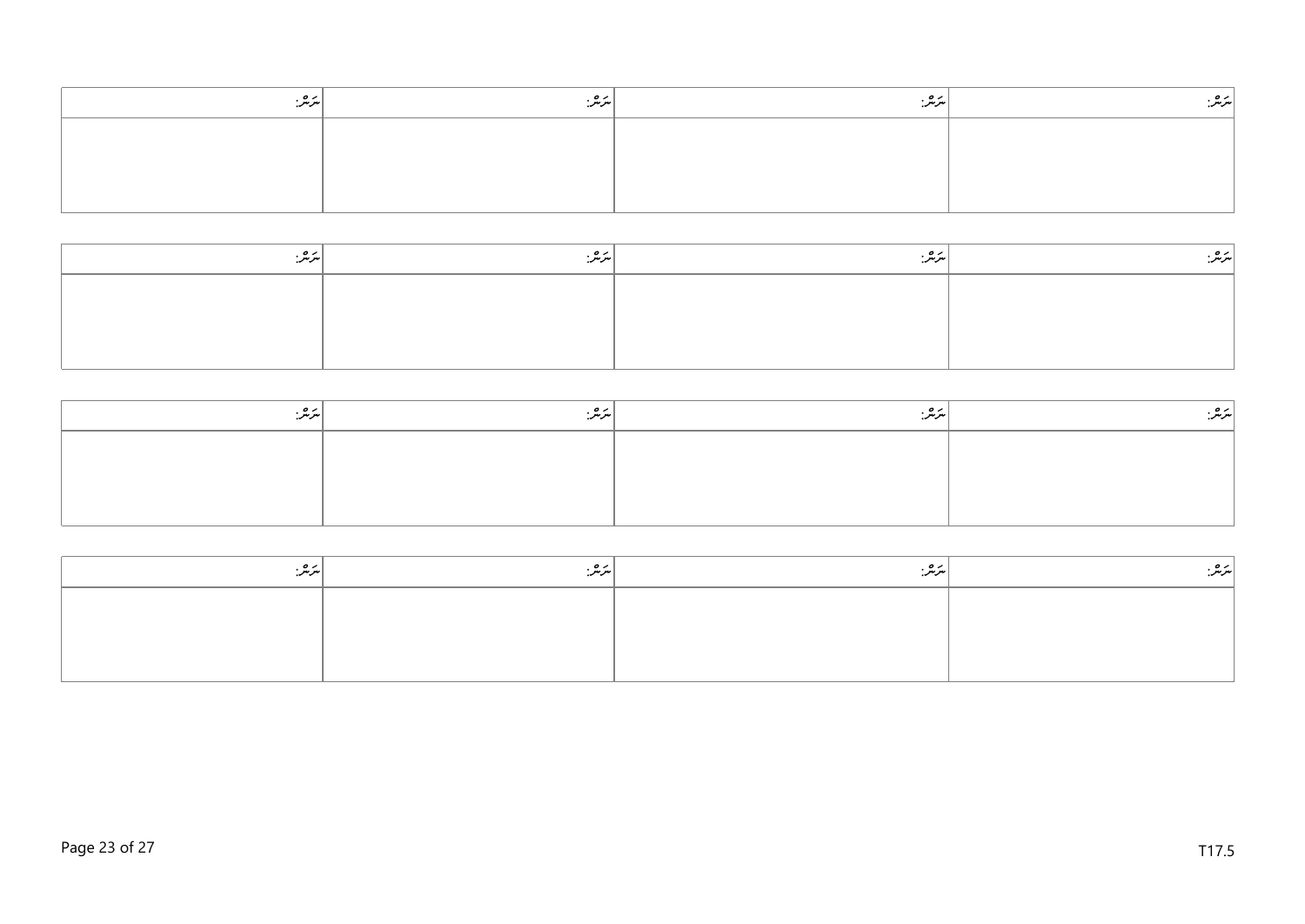| ير هو . | $\overline{\phantom{a}}$ | يرمر | اير هنه. |
|---------|--------------------------|------|----------|
|         |                          |      |          |
|         |                          |      |          |
|         |                          |      |          |

| ئىرتىر: | $\sim$<br>ا سرسر . | يئرمثر | o . |
|---------|--------------------|--------|-----|
|         |                    |        |     |
|         |                    |        |     |
|         |                    |        |     |

| انترنثر: | ر ه |  |
|----------|-----|--|
|          |     |  |
|          |     |  |
|          |     |  |

|  | . ه |
|--|-----|
|  |     |
|  |     |
|  |     |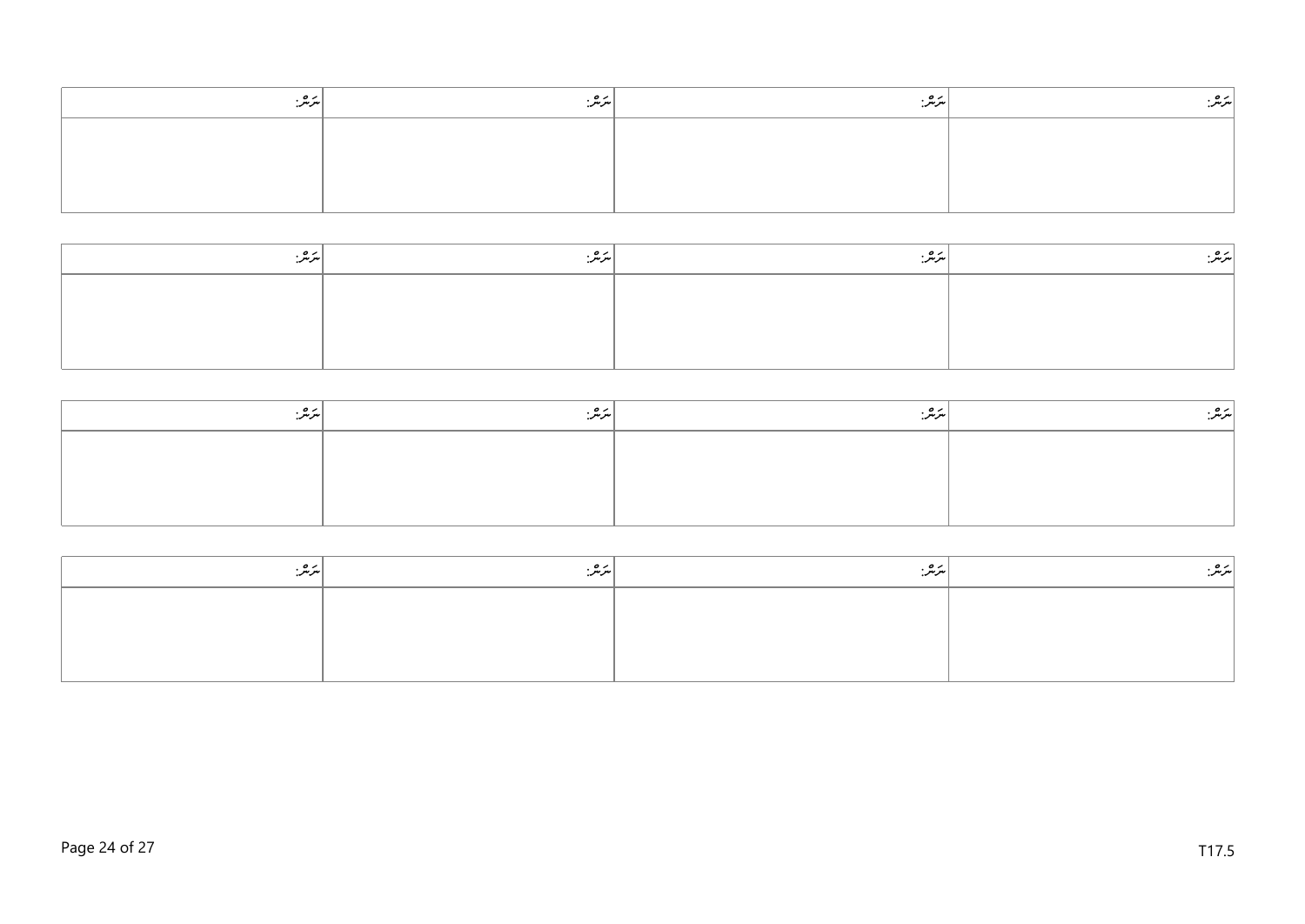| $\cdot$ | ο. | $\frac{\circ}{\cdot}$ | $\sim$<br>سرسر |
|---------|----|-----------------------|----------------|
|         |    |                       |                |
|         |    |                       |                |
|         |    |                       |                |

| ايرعر: | ر ه<br>. . |  |
|--------|------------|--|
|        |            |  |
|        |            |  |
|        |            |  |

| بر ه | 。 | $\sim$<br>َ سومس |  |
|------|---|------------------|--|
|      |   |                  |  |
|      |   |                  |  |
|      |   |                  |  |

| 。<br>. س | ىرىىر |  |
|----------|-------|--|
|          |       |  |
|          |       |  |
|          |       |  |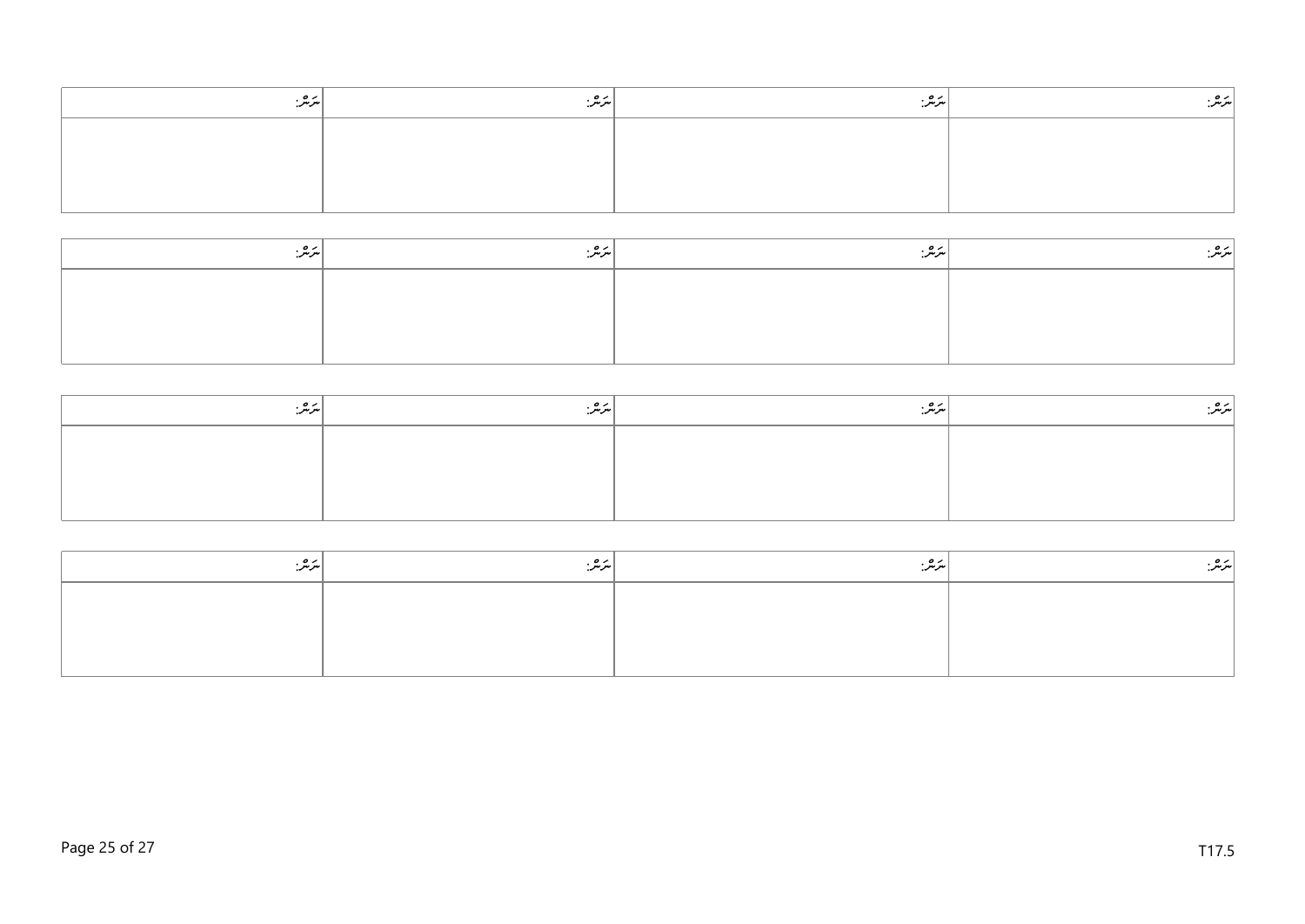| ير هو . | $\overline{\phantom{a}}$ | يرمر | لتزمثن |
|---------|--------------------------|------|--------|
|         |                          |      |        |
|         |                          |      |        |
|         |                          |      |        |

| ىر تىر: | $\circ$ $\sim$<br>" سرسر . | يترمير | o . |
|---------|----------------------------|--------|-----|
|         |                            |        |     |
|         |                            |        |     |
|         |                            |        |     |

| كترنثر: | 。 | 。<br>سرسر. | o <i>~</i> |
|---------|---|------------|------------|
|         |   |            |            |
|         |   |            |            |
|         |   |            |            |

|  | . ه |
|--|-----|
|  |     |
|  |     |
|  |     |